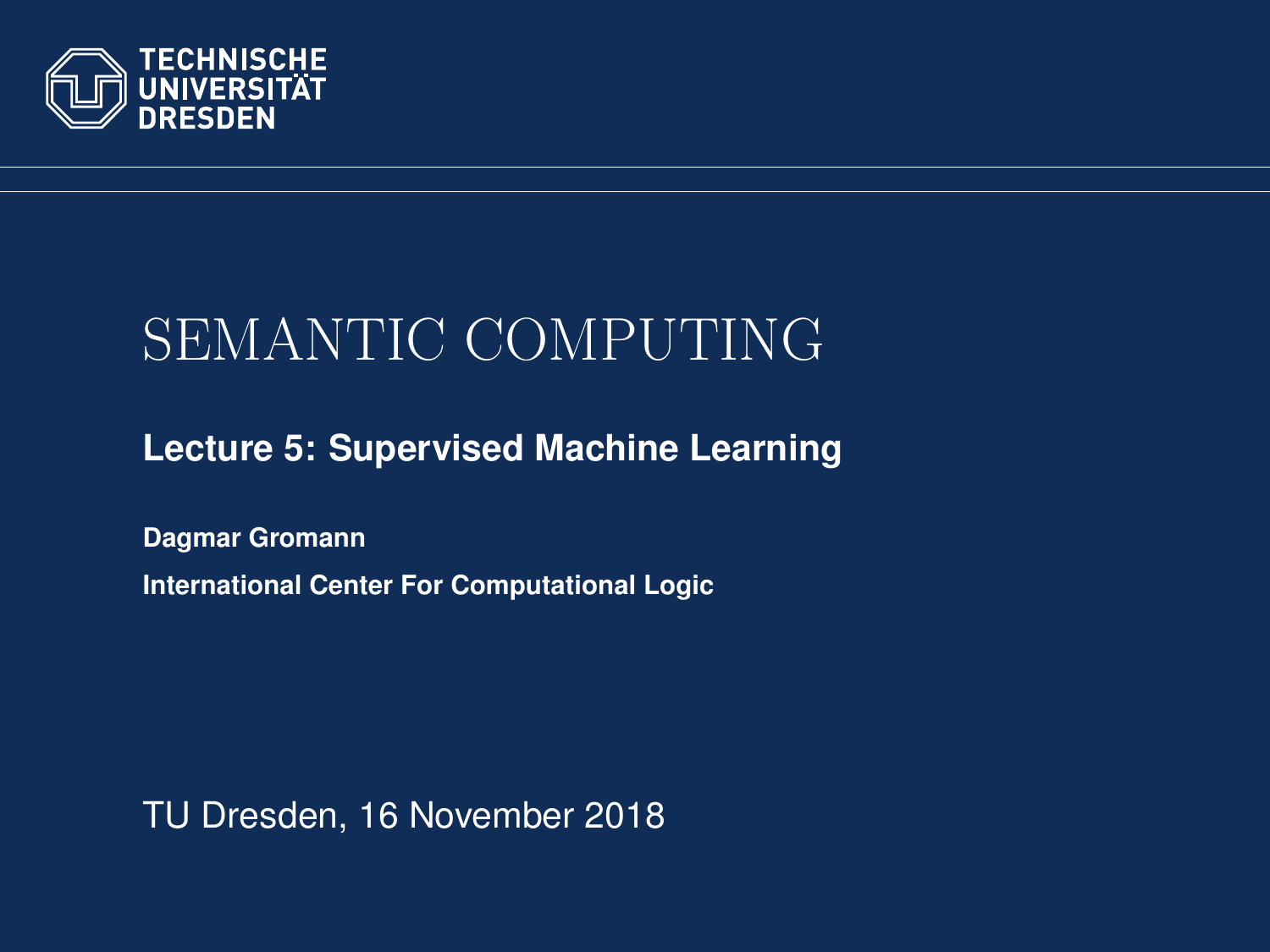

#### **Overview**

- Linear Regression
- Support Vector Machines (SVM)
- Decision Trees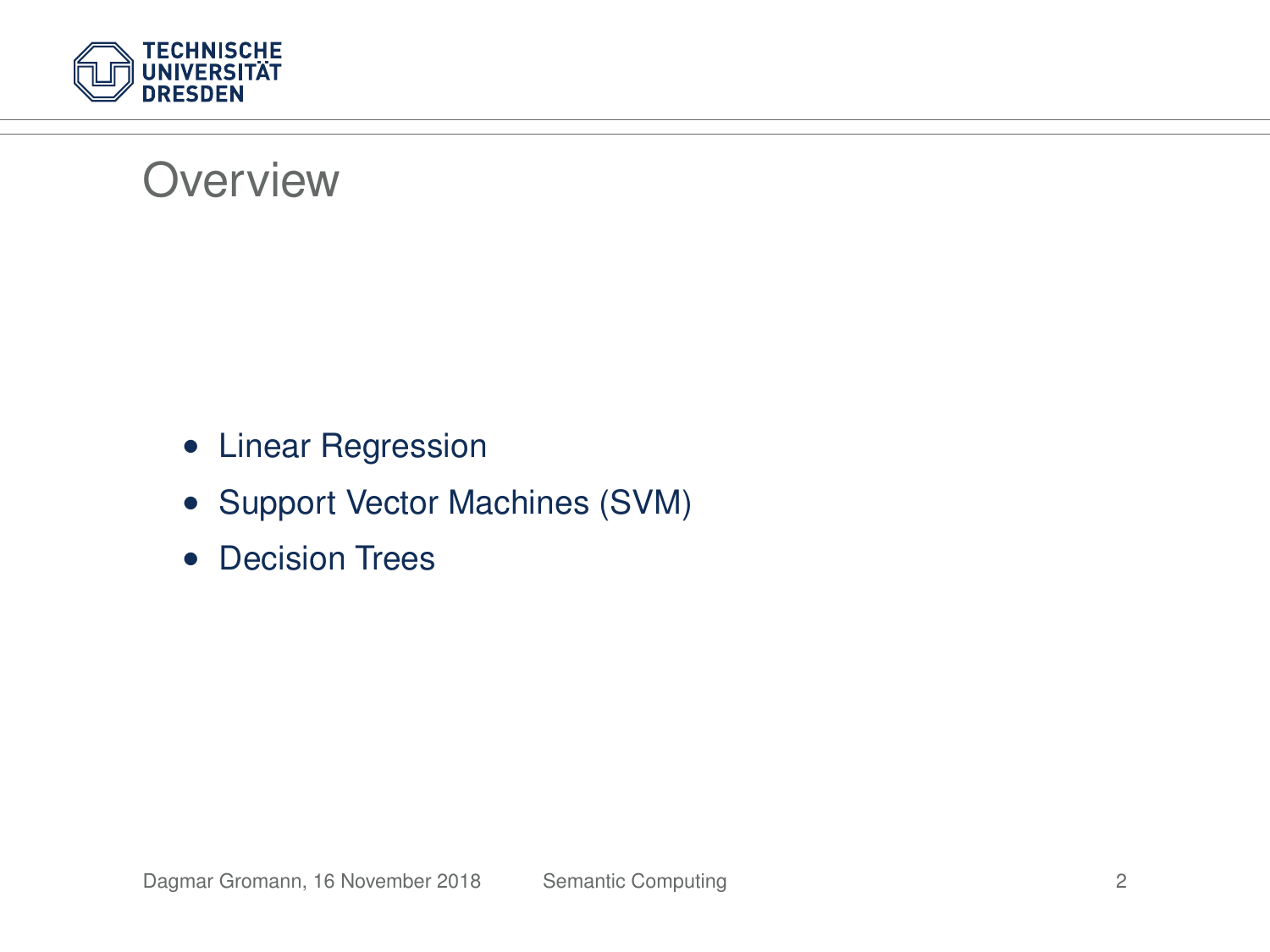

## Supervised Machine Learning algorithms

- Naive Bayes for classification problems
- Linear regression for regression problems
- Support vector machines for classification and regression problems
- Decision trees for classification and regression problems
- Random forest for classification and regression problems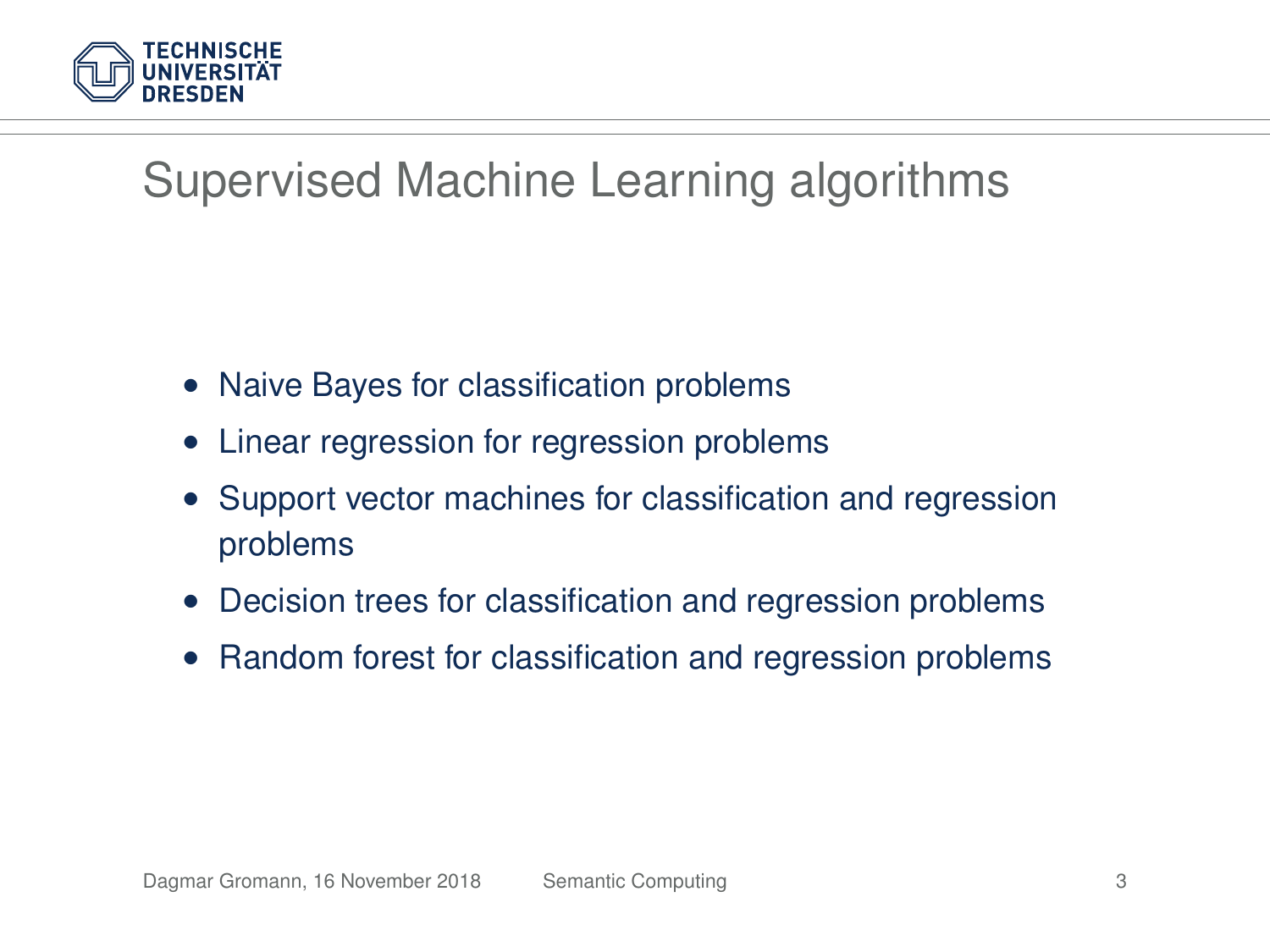

# Linear Regression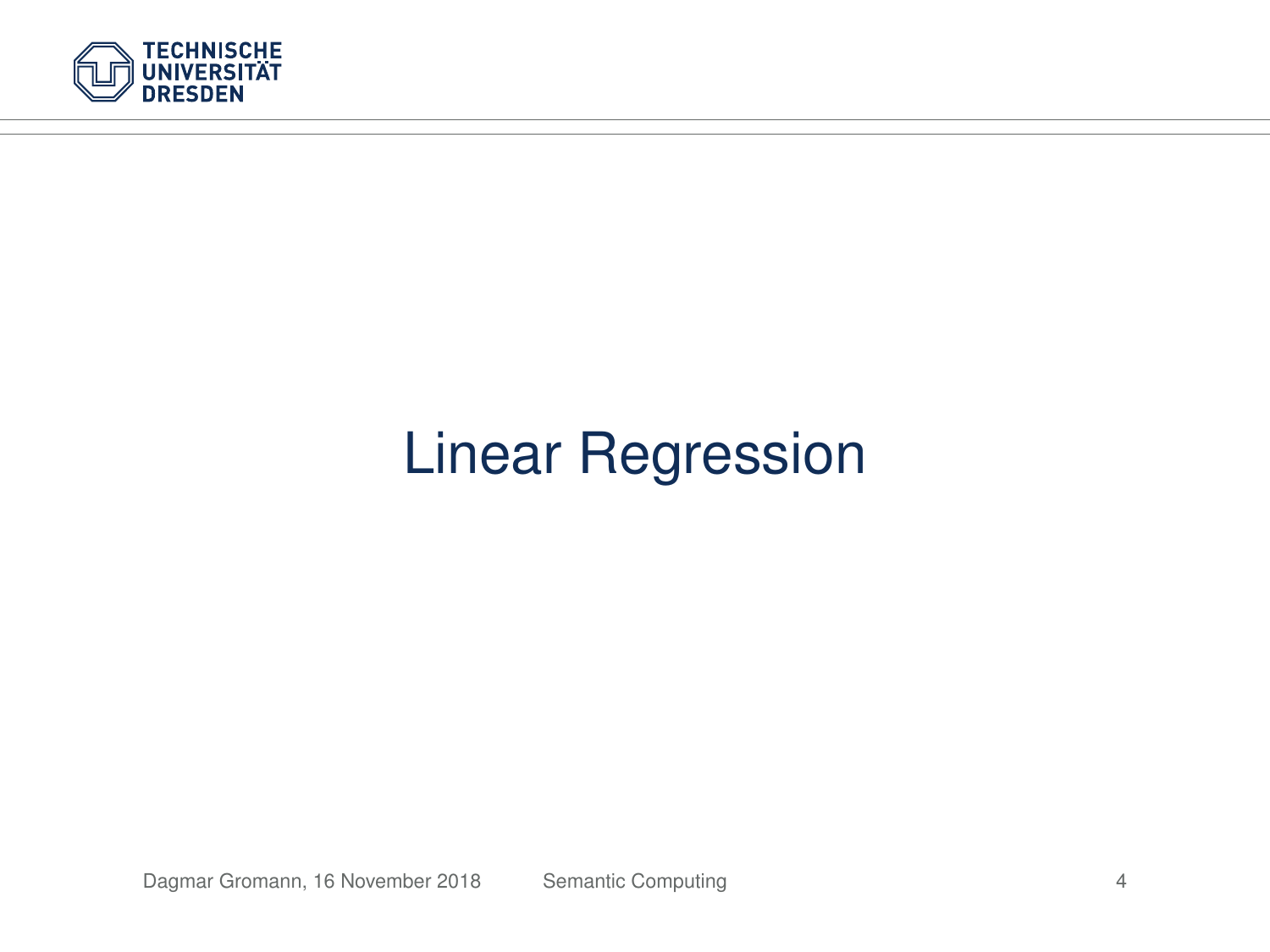

## Linear Regression

#### **Definition**

The goal of linear regression is to predict the value of one or more continuous target variables  $\hat{y}$  given the value of a *d* dimensional vector of input variables *x*.

- Reasonable if strong linear relationship in data or linear model is a good approximation:  $h(x) = w_0 + w_1x_1 + ... + w_nx_n$  where  $w_0, \ldots, w_n$  are the coefficients to be found/minimized and  $x_1, \ldots, x_n$  are the input features
- fitting coefficients with training data based on the **error or loss function**, e.g. sum of squared errors

$$
L = \frac{1}{2} \sum_{i=1}^{m} (\hat{y} - y)^2 \quad #\hat{y} = prediction = output \ of \ h(x)
$$

Dagmar Gromann, 16 November 2018 [Semantic Computing](#page-0-0) 5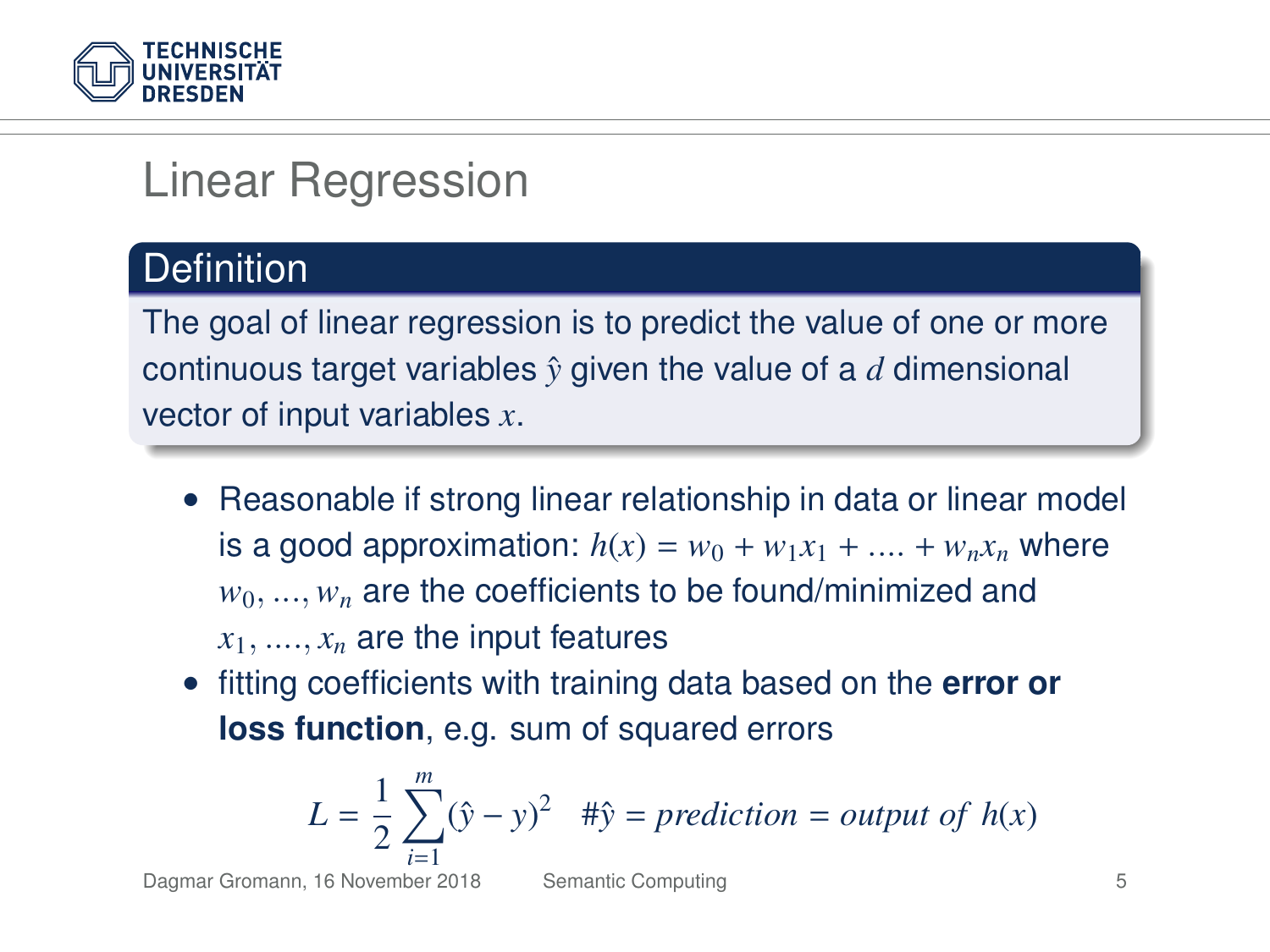

## Regression Example: Data

A diabetes dataset describes 10 physiological variables (see below) measured on 442 patients and an indication of the progression of the disease after one year.

```
from sklearn import datasets
diabetes = datasets.load diabetes ()
print(diabetes. feature_names)
```

|           | age sex Body mass index average blood pressure y |     |
|-----------|--------------------------------------------------|-----|
| 59 2 32.1 | 101                                              | 252 |
| 19 1 19.2 | 87                                               | 137 |
| 48 1 21.6 | 87                                               | 75  |

The task is to predict disease progression from physiological variables.

Source original dataset: <https://www4.stat.ncsu.edu/~boos/var.select/diabetes.tab.txt>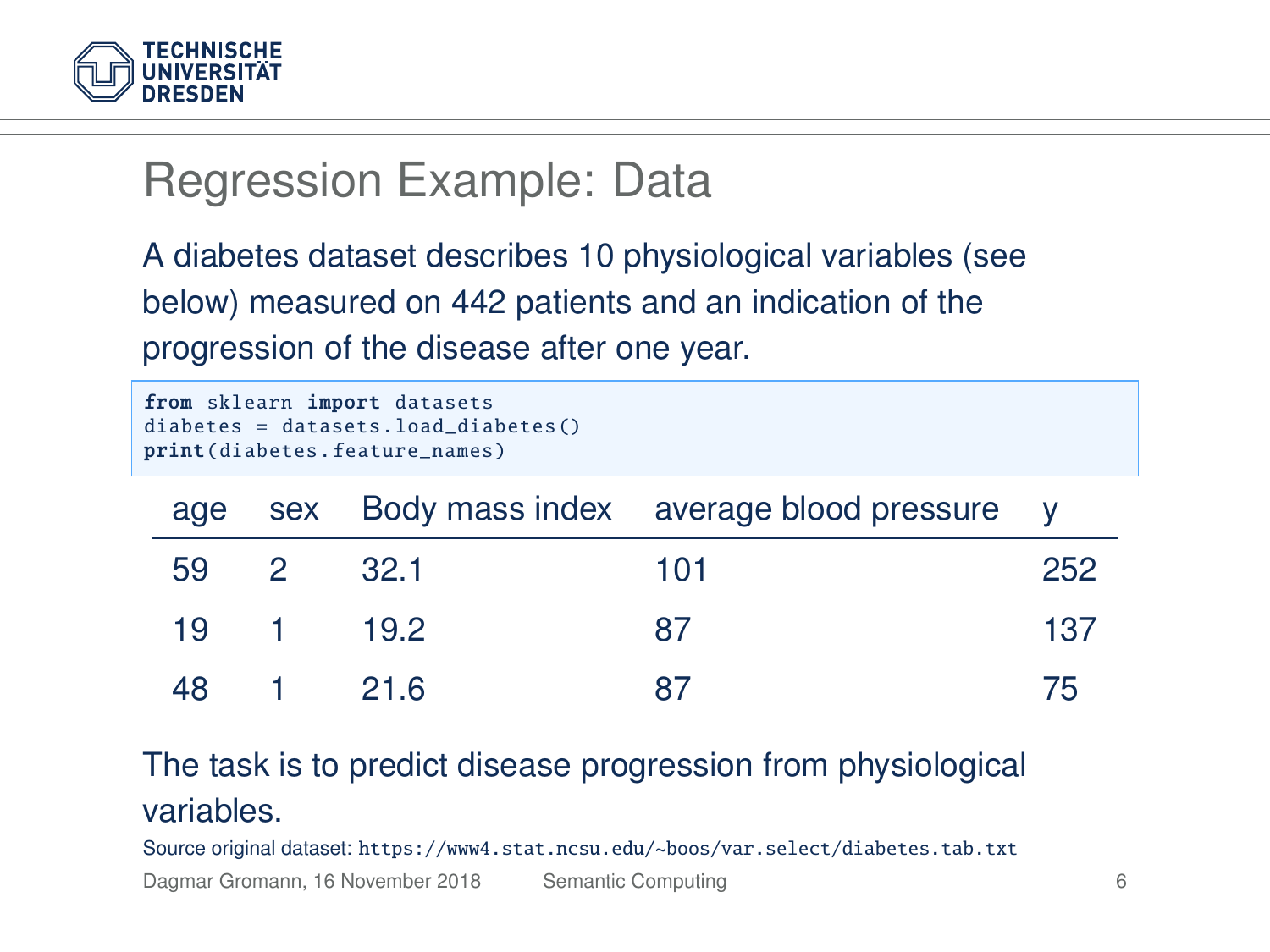

#### Regression Example: Code and Output (1/2)

```
from sklearn import linear_model
diabetes X train = diabetes.data [-20]diabetes_X_test = diabetes.data[-20:]diabetes v train = diabetes.target [-20]diabetes v test = diabetes.target [-20:]regr = linear_model . LinearRegression (copy_X=True , fit_intercept =True)
regr.fit(diabetes X train, diabetes y train)
print(" Coefficients : ", regr.coef_)
print("Mean squared error: ",
                np.mean ((regr.predict(diabetes X test)-diabetes y test)**2))
# Explained variance score: 1 is perfect prediction
# and 0 means that there is no linear relationship
# between X and y.
print("Reg score ", regr.score(diabetes_X_test , diabetes_y_test ))
```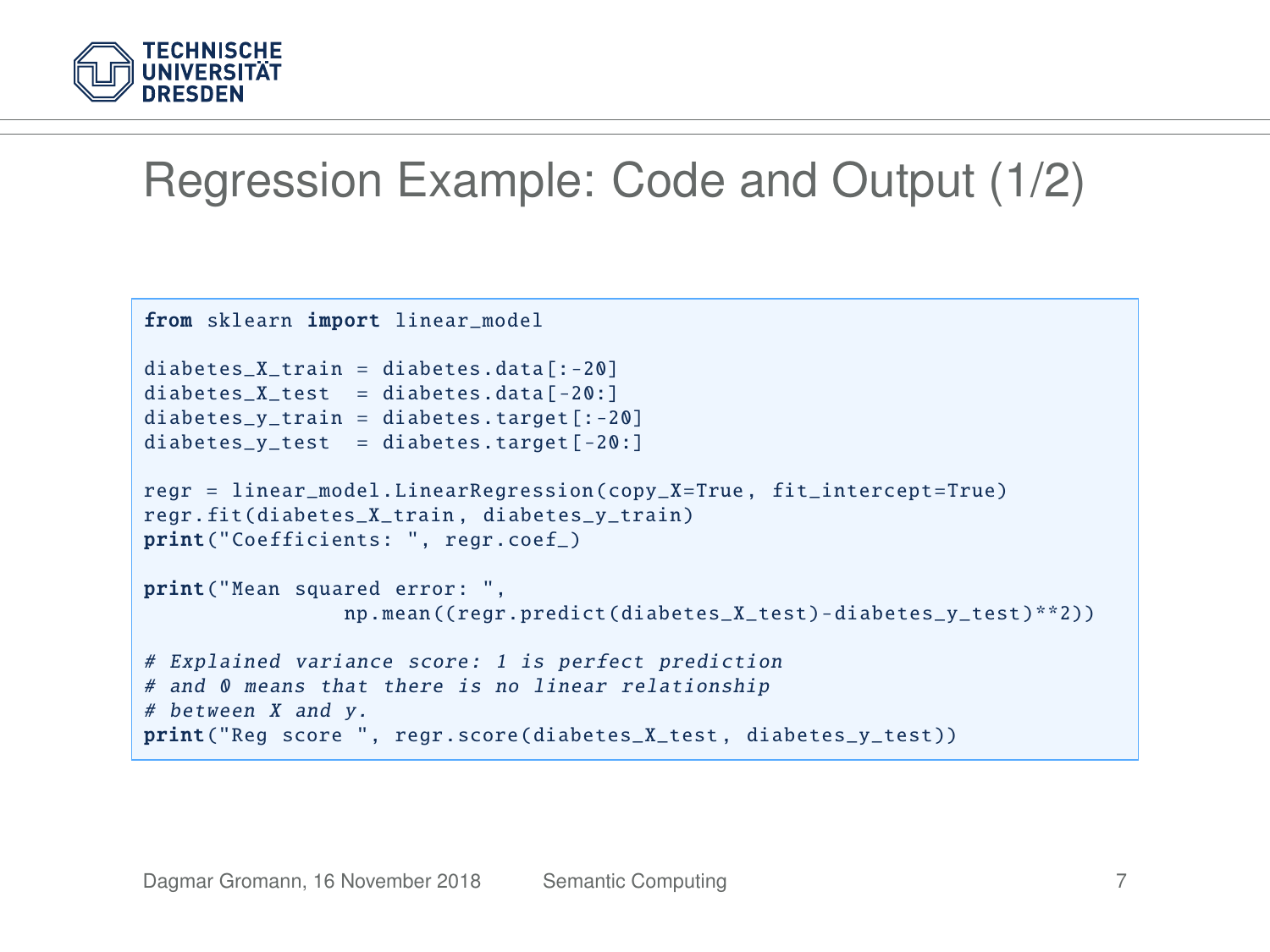

## Regression Example: Code and Output (2/2)

#### Plotting with the first feature<sup>1</sup>; line = **decision boundary**



#### **Output:**

Coeffiecients: [ 3.03499549e-01 -2.37639315e+02 5.10530605e+02 3.27736980e+02 -8.14131709e+02 4.92814588e+02 1.02848452e+02 1.84606489e+02 7.43519617e+02 7.60951722e+01] Mean squared error: 2004.5676026898218 Reg score: 0.585

1 [https://scikit-learn.org/stable/auto\\_examples/linear\\_model/plot\\_ols.html](https://scikit-learn.org/stable/auto_examples/linear_model/plot_ols.html) Dagmar Gromann, 16 November 2018 [Semantic Computing](#page-0-0) 8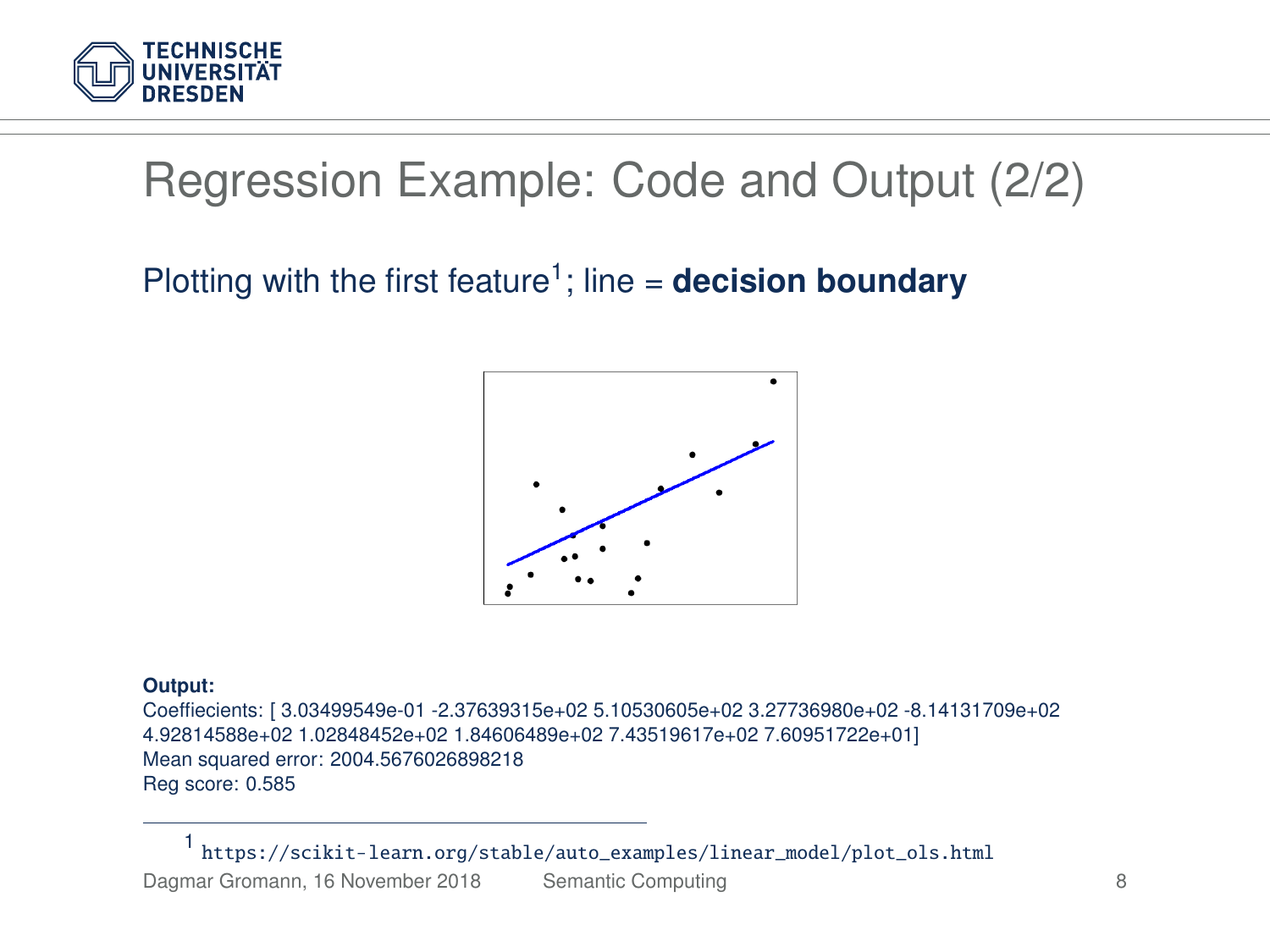

## Overfitting in Regression Task



x-axis = values 0 to 1; y-axis = output of those values in function  $sin(2\pi x)$  + random noise<br>Green line = curve of the function  $sin(2\pi x)$  without noise; red = polynomial function that we fit to the training data<br>source: Bi source: Bishop, Christopher (2006) "Pattern Recognition and Machine Learning", Springer.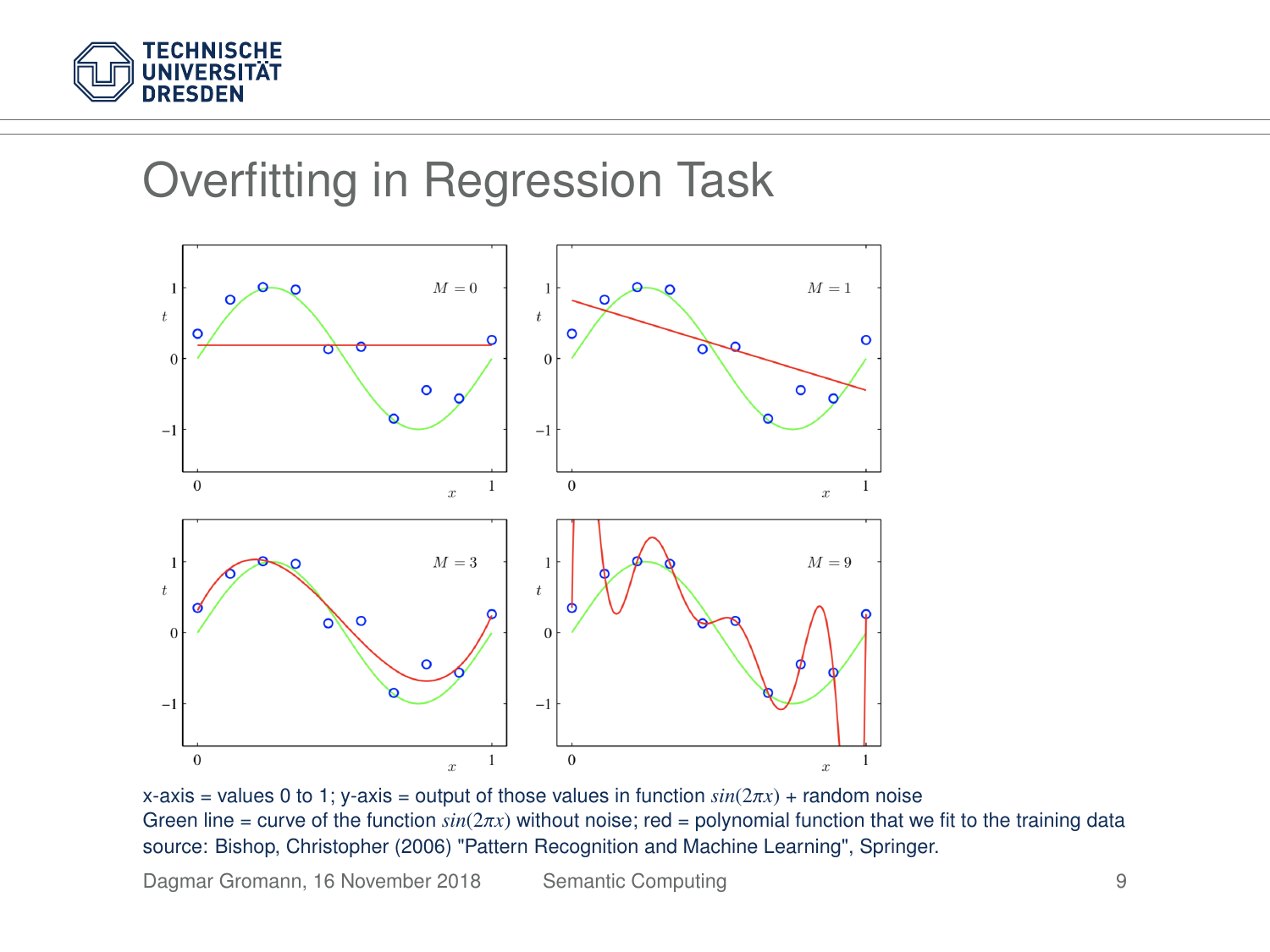

# Support Vector Machines (SVM)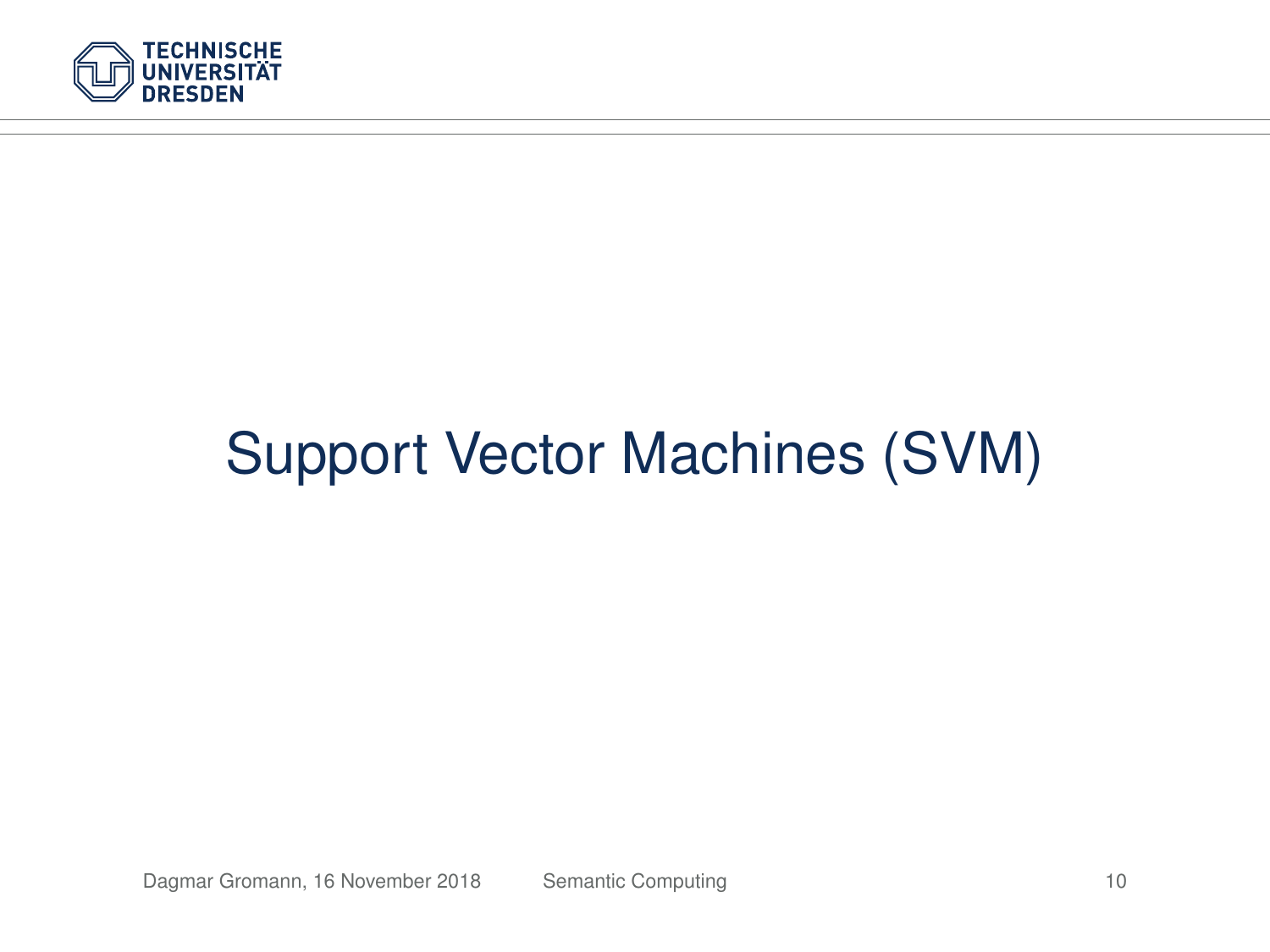

## Support Vector Machines (SVM)

#### **Definition**

SVM is a discriminative classifier formally defined by a separating hyperplane (aka **decision boundary**). In other words, given labeled training data (supervised learning), the algorithm outputs an optimal hyperplane which categorizes new examples. The optimal separating hyperplane maximizes the distance to the nearest training points (called the margin). SVMs allow you to use multiple different kernels to find non-linear decision boundaries.

Why maximize margin to training examples? Because it increases the robustness of the classification algorithm. This means it is more resistant to noise in the data.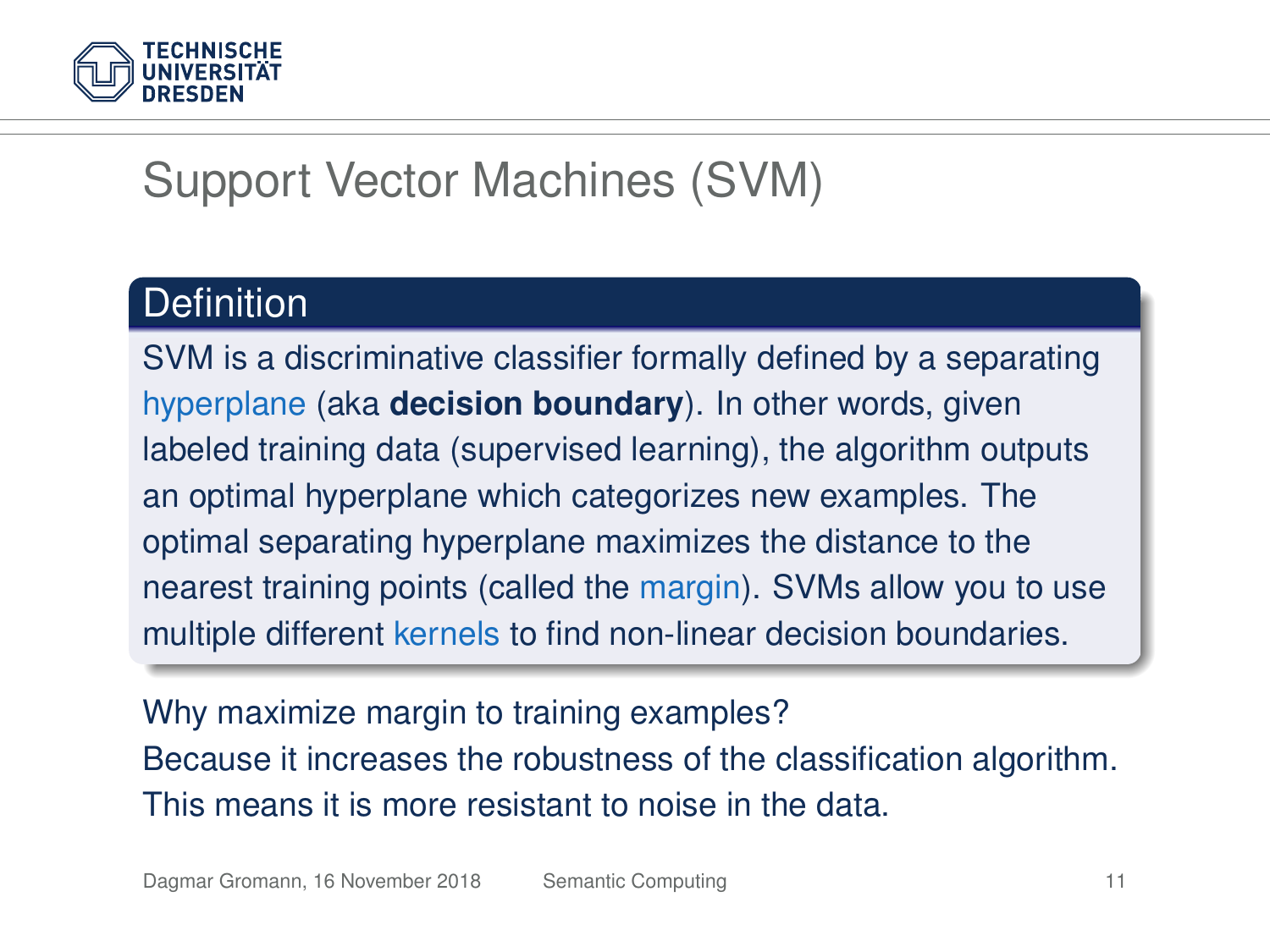

## Kernel

#### **Definition**

A kernel is a mathematical function of distance that is used to determine the weight of each training example. Kernel methods are algorithms for pattern analysis (=find relations of data points in the dataset) most commonly used in SVMs.





## Linear **Polynomial** Radial Basis Function (RBF)



#### Source: [http://scikit-learn.org/stable/auto\\_examples/svm/plot\\_svm\\_kernels.html](http://scikit-learn.org/stable/auto_examples/svm/plot_svm_kernels.html)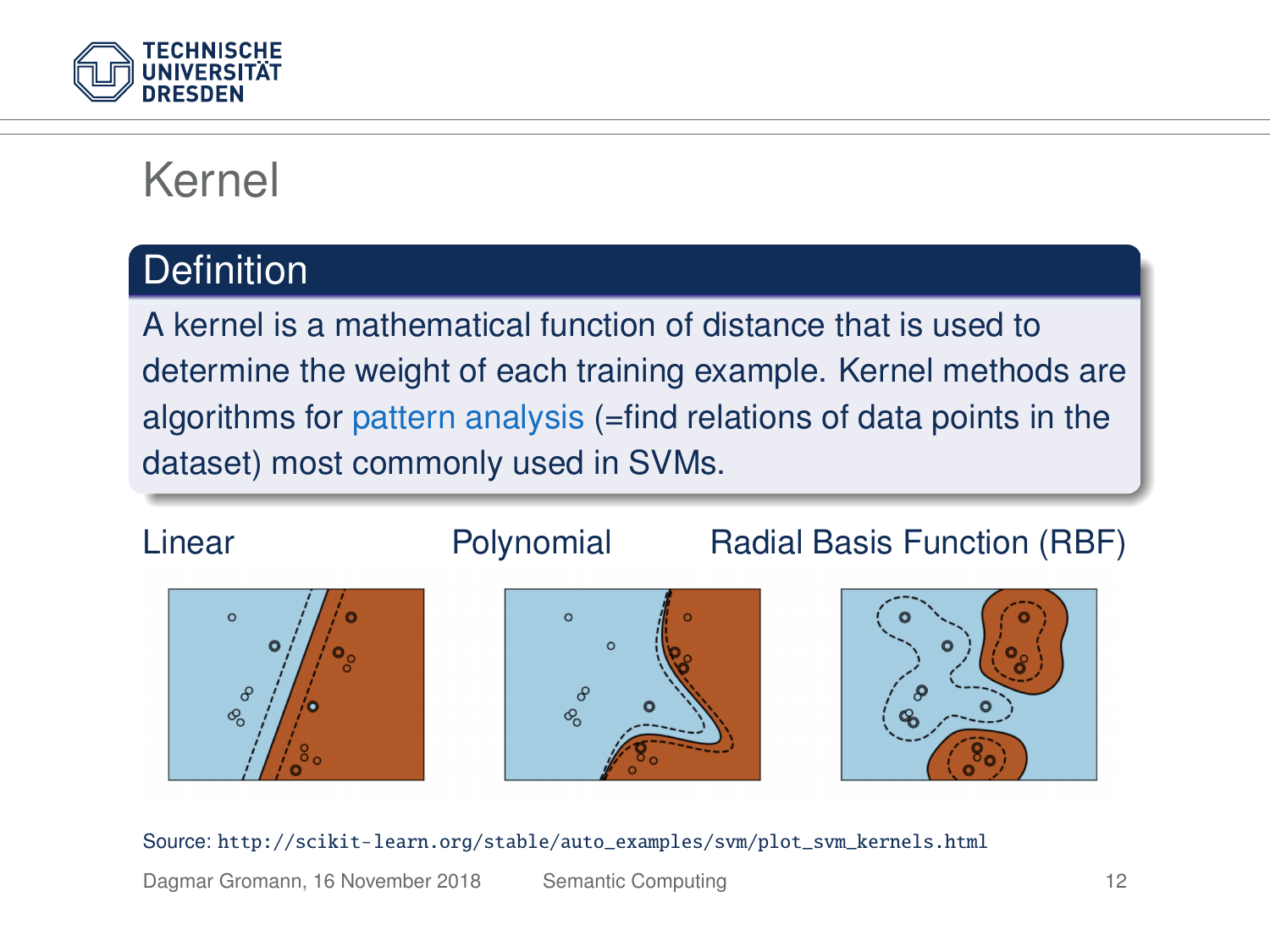

## Kernel

Since SVM basically linearly separates data how can it create decision boundaries such as the two non-linear above?

#### **Answer:**

Using a mathematical transformation, SVMs move the original data set into a new (usually high dimensional) mathematical space in which the decision boundary is easy to describe/linear.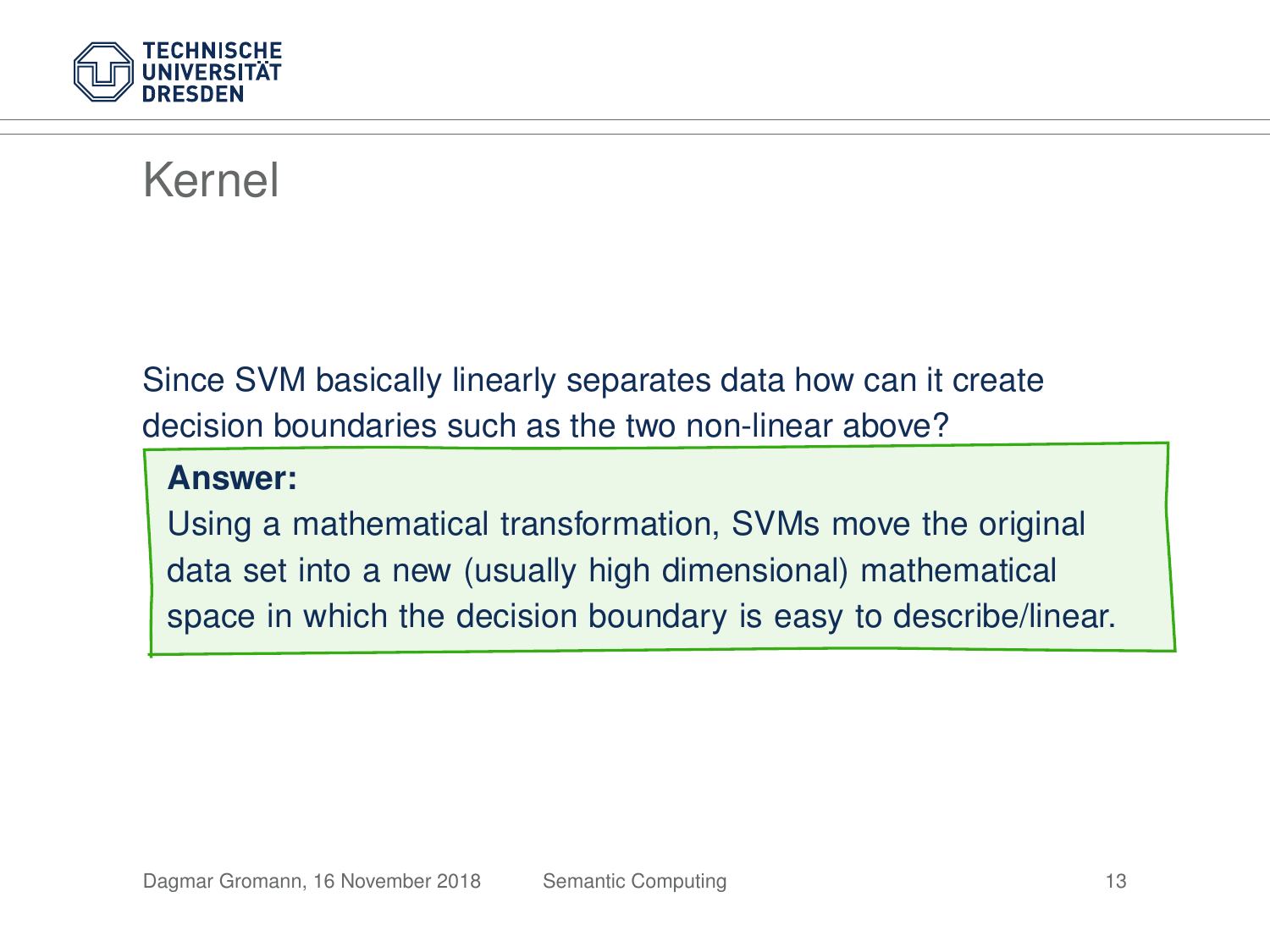

#### **Transformation**

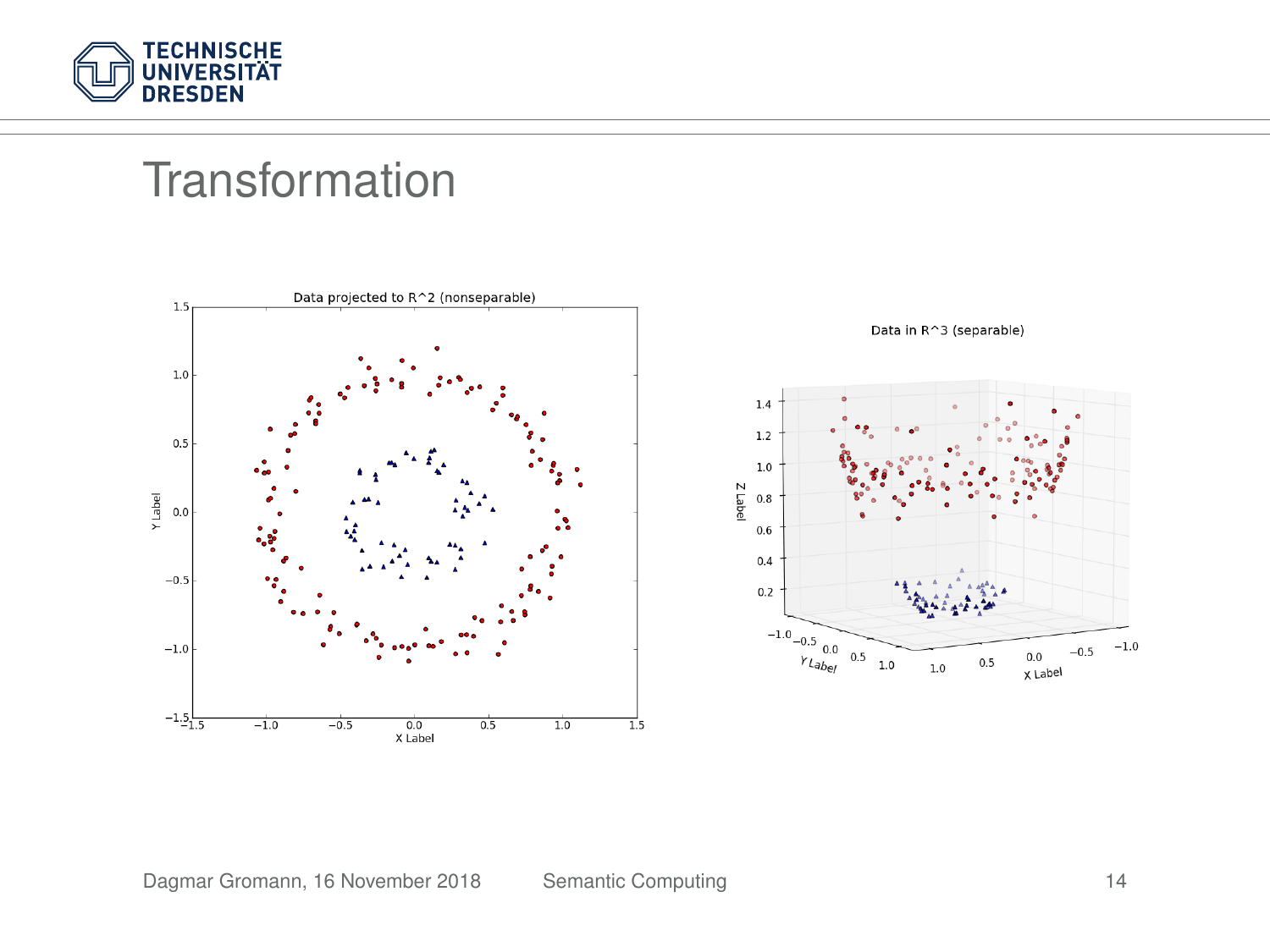

## The Kernel Trick

We do not have to manually add features but instead select the kernel function for the SVM that does the "kernel trick".

#### Kernel trick

Transformation of data into a higher-dimensional space where there is a clear division line to separate data into classes. To do this, kernel functions are used, which usually does not compute the actual coordinates in higher-dimensional feature space but rather the inner products between the input vectors/images of all pairs of data in feature space. This is computationally cheaper.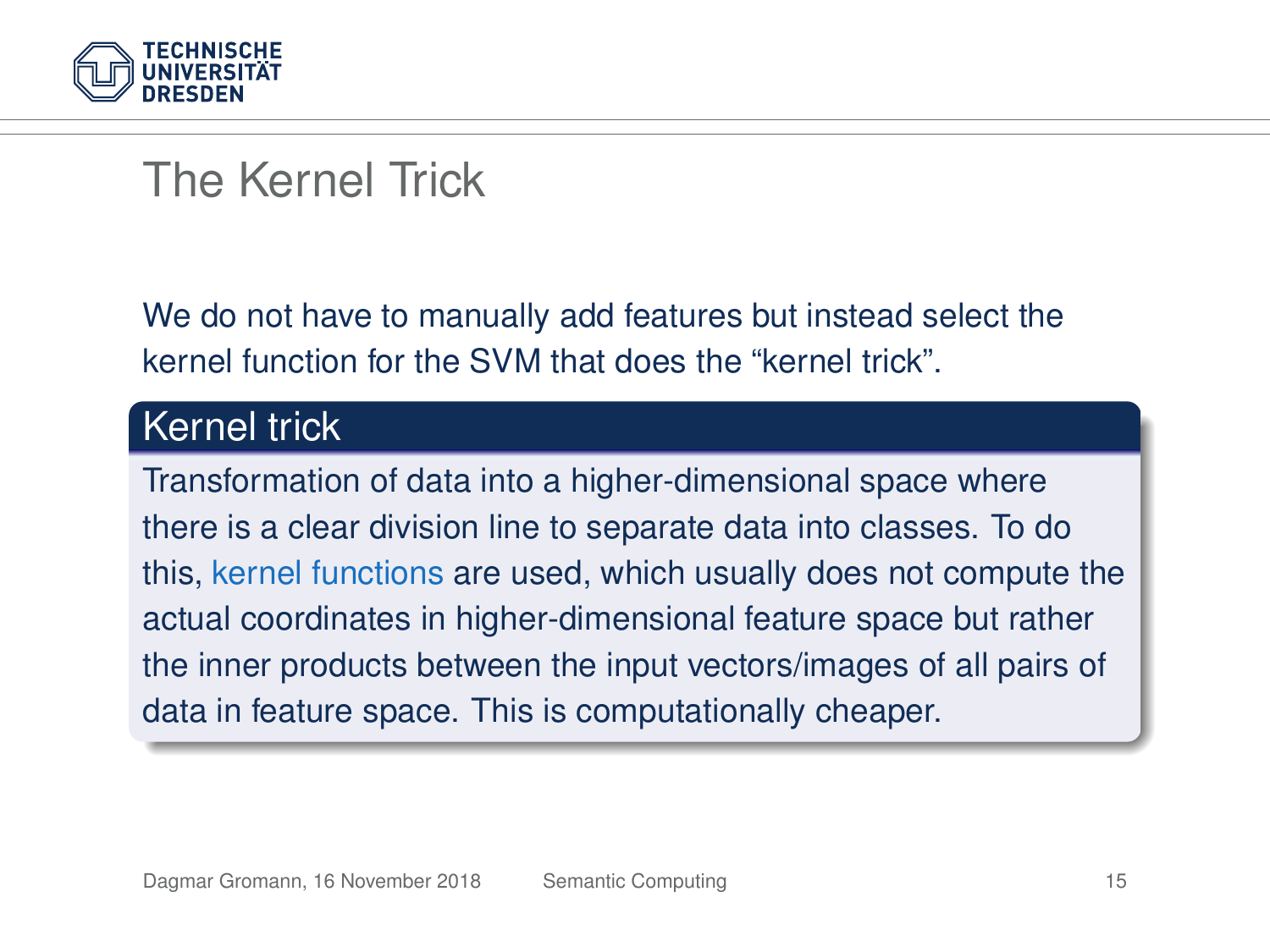

## Types of Kernels

Each type of kernel is based on a specific kernel function  $k(x, x')$ that computes the inner product of two projected vectors

- **Linear**: provides a linear separator with the 'normal' dot product;  $k(x, x') = x * x'$
- **Polynomial**: can distinguish curved or nonlinear inputs., where *d* is the degree of the polynomial (d=1 is similar to a linear transformation), which needs to be manually specified (parameter in sklearn learn);  $k(x, x') = ((x * x') + c)^d$
- **Radial Basis Function**: induces space of Gaussian distributions; it calculates the squared Euclidean distance with a kernel coefficient gamma to generate radial areas around training points;  $k(x, x') = (exp(-\gamma ||x - x'||^2))$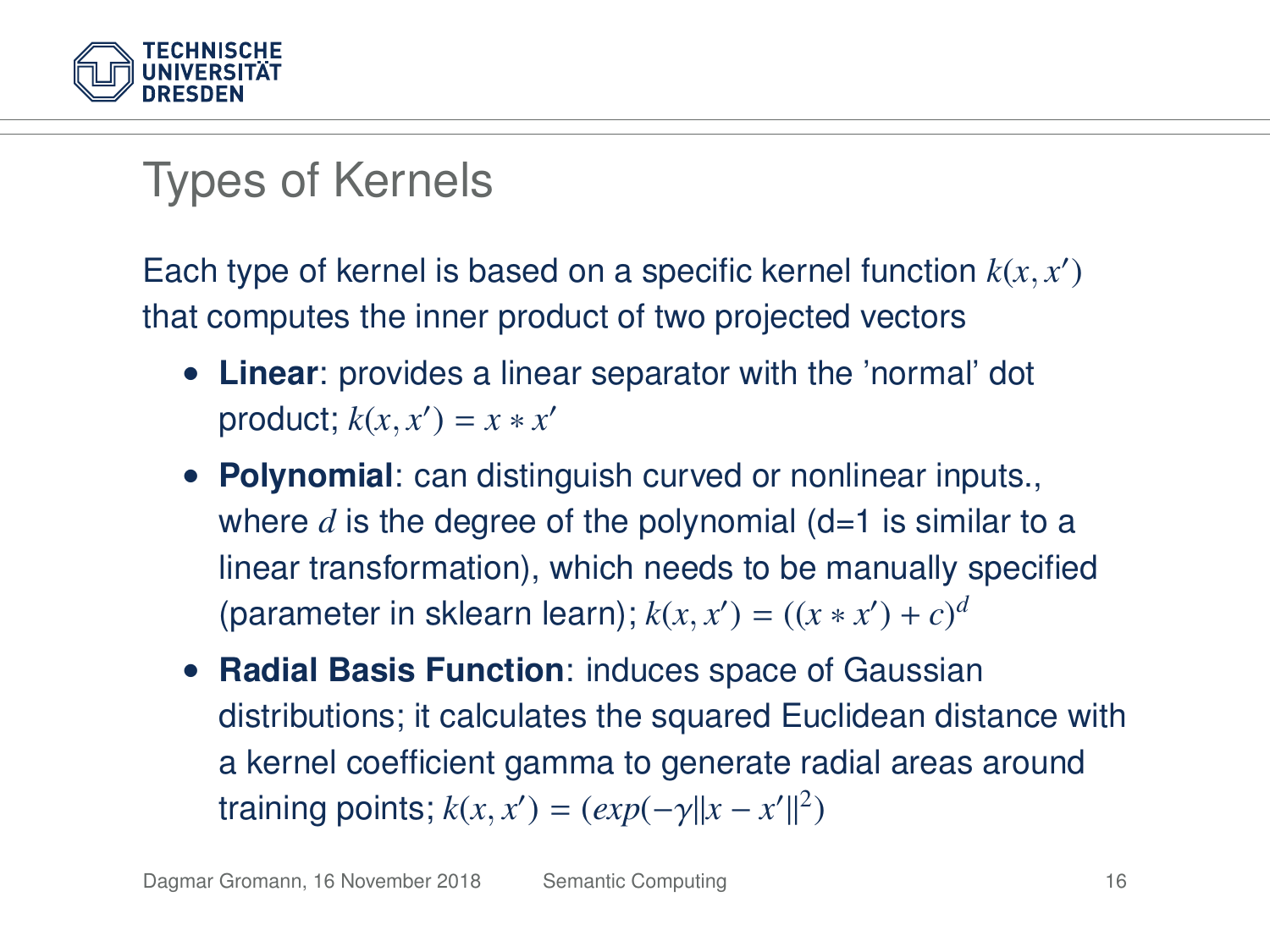

#### Parameters of SVMs

- **C**: penalty parameter C of the error term
	- tradeoff between how smooth the decision boundary is and how well it classifies examples
	- $-$  default = 1.0
	- $-$  large C = smoother boundary or more points classified correctly?
- **Gamma**: kernel coefficient for rbf, poly, and sigmoid; defines the influence of a single training example

```
import numpy as np
X = np.array([[-1, -1], [-2, -1], [1, 1], [2, 1]])y = np.array([1, 1, 2, 2])from sklearn.svm import SVC
clf = SVC(C=1.0, gamma='auto', kerne1='rbf')clf.fit(X, y)print(clf, predict ([] -0.8, -11])) #Output: [1]
```
Source: <http://scikit-learn.org/stable/modules/generated/sklearn.svm.SVC.html>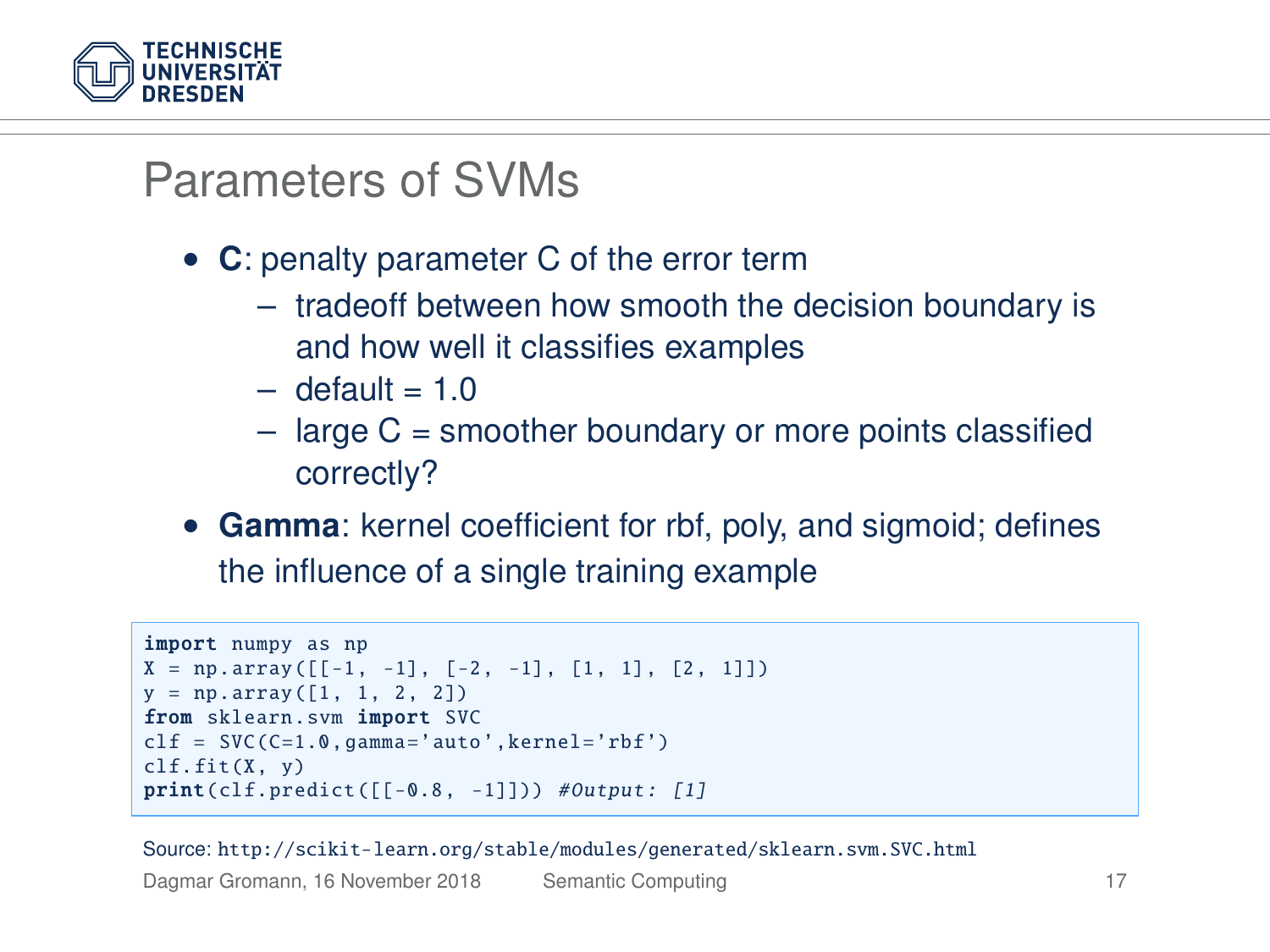

#### What are the support vectors?

#### Support vectors

Support vectors are the **input vectors** closest to the division line of the data on the basis of which the margin is maximized.

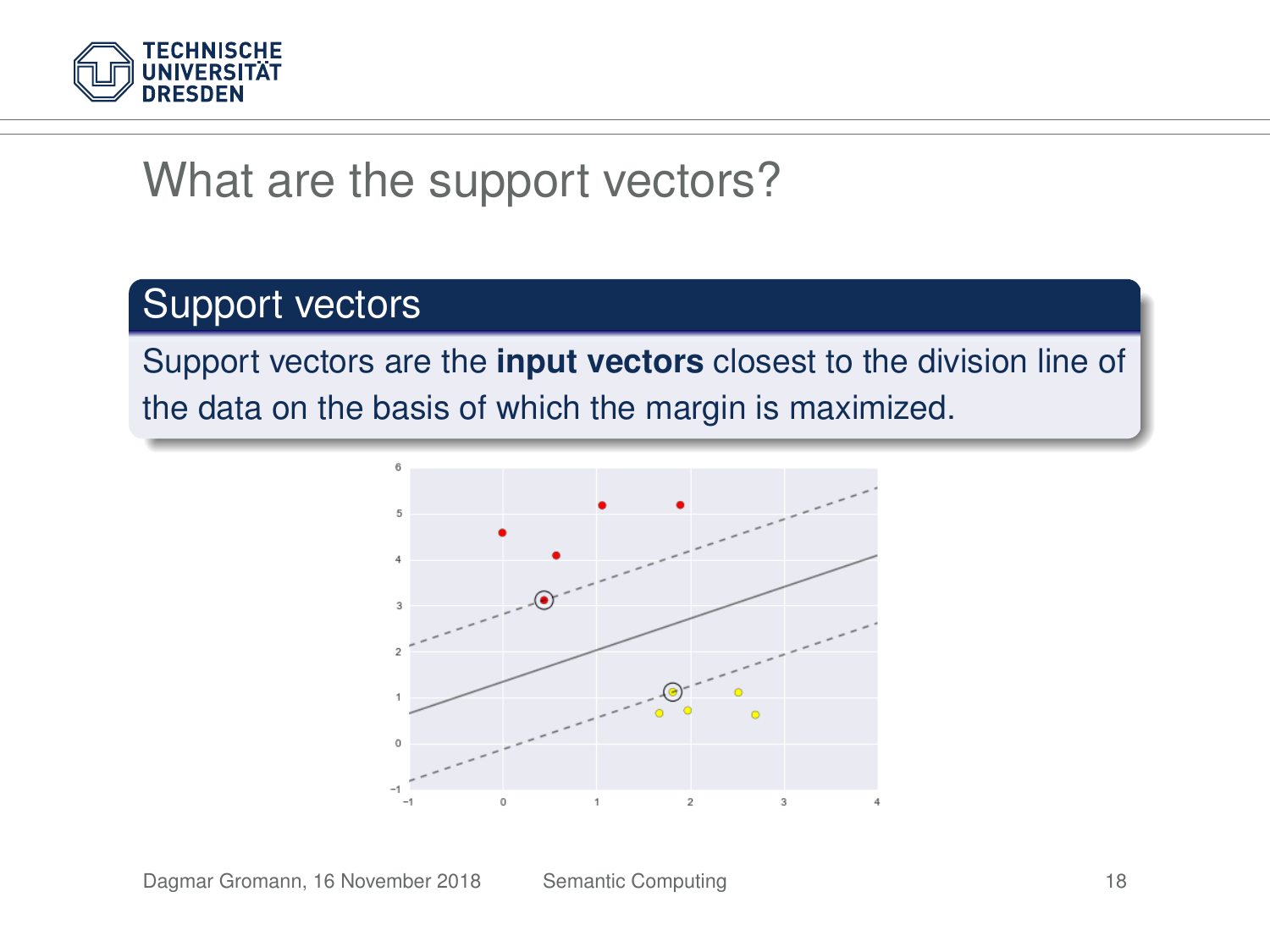

## (Dis)Advantages of SMV

Advantages:

- effective in complicated domains with a clear margin of separation between classes
- memory efficient: uses a subset of training points in the decision function (called support vectors)
- flexible: different kernel functions can be specified

Disadvantages:

- do not work well with lots of noise
- slow and prone to overfitting on very large datasets with many features
- do not directly provide probability estimates (expensive to calculate, e.g. using 5-fold cross validation)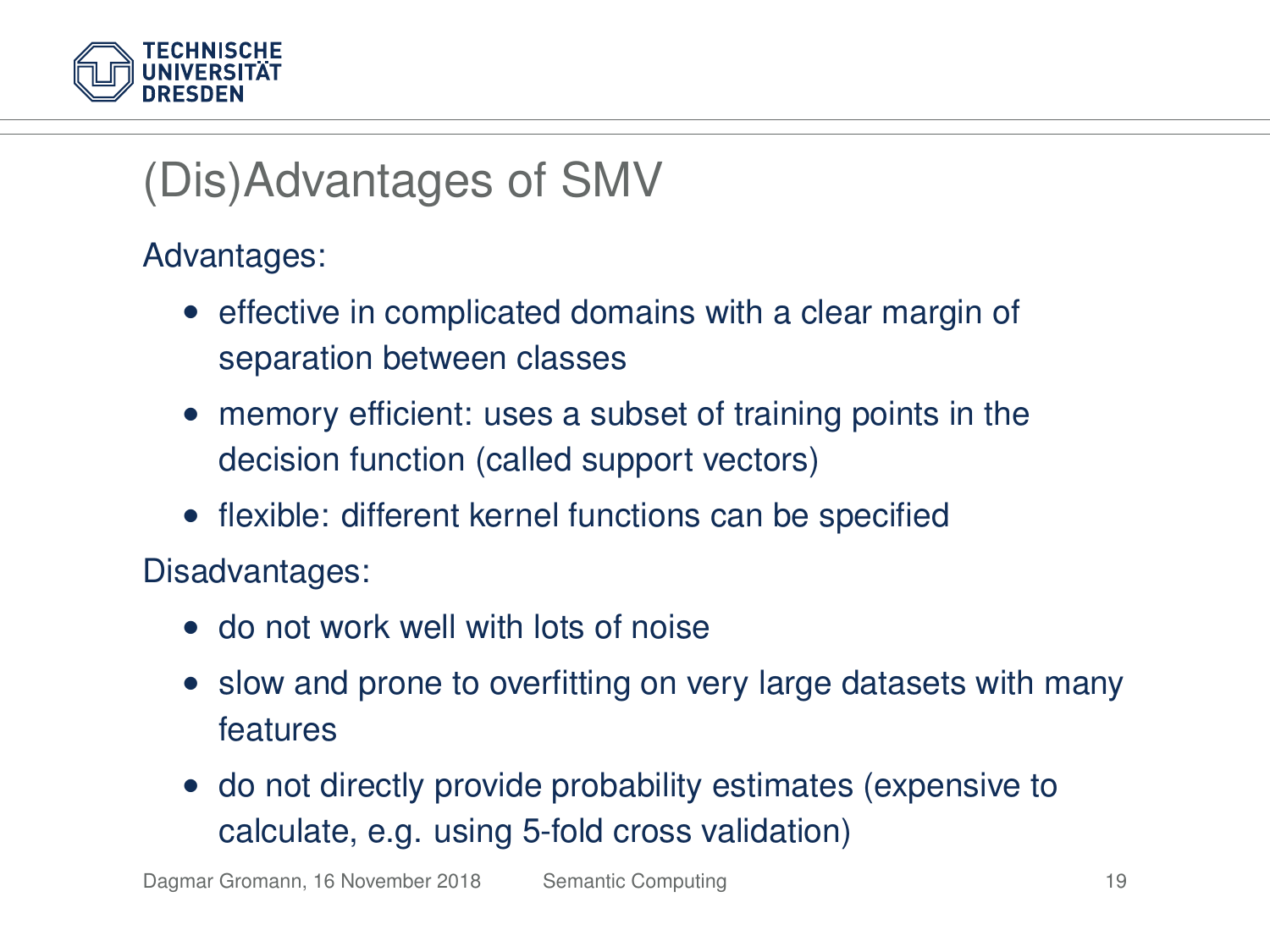

# Decision Trees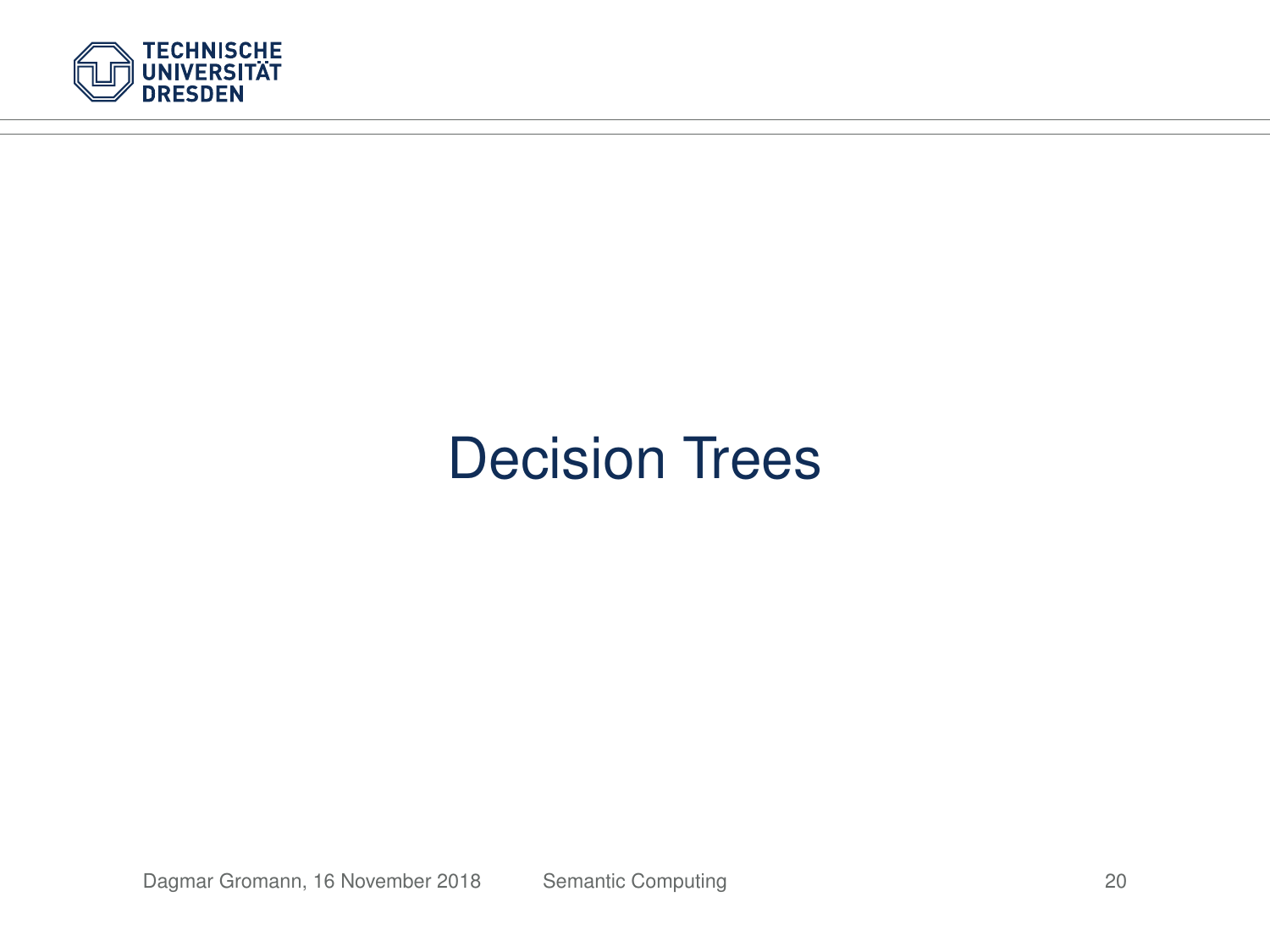

#### Decision Trees

#### **Definition**

Decision Tree learning is one of the most widely used methods for inductive inference; it is a method to approximate discrete-valued target functions that is robust to noise and capable of learning disjunctive expressions (represent a disjunction of conjunctions on the constraints of the attribute values of instances).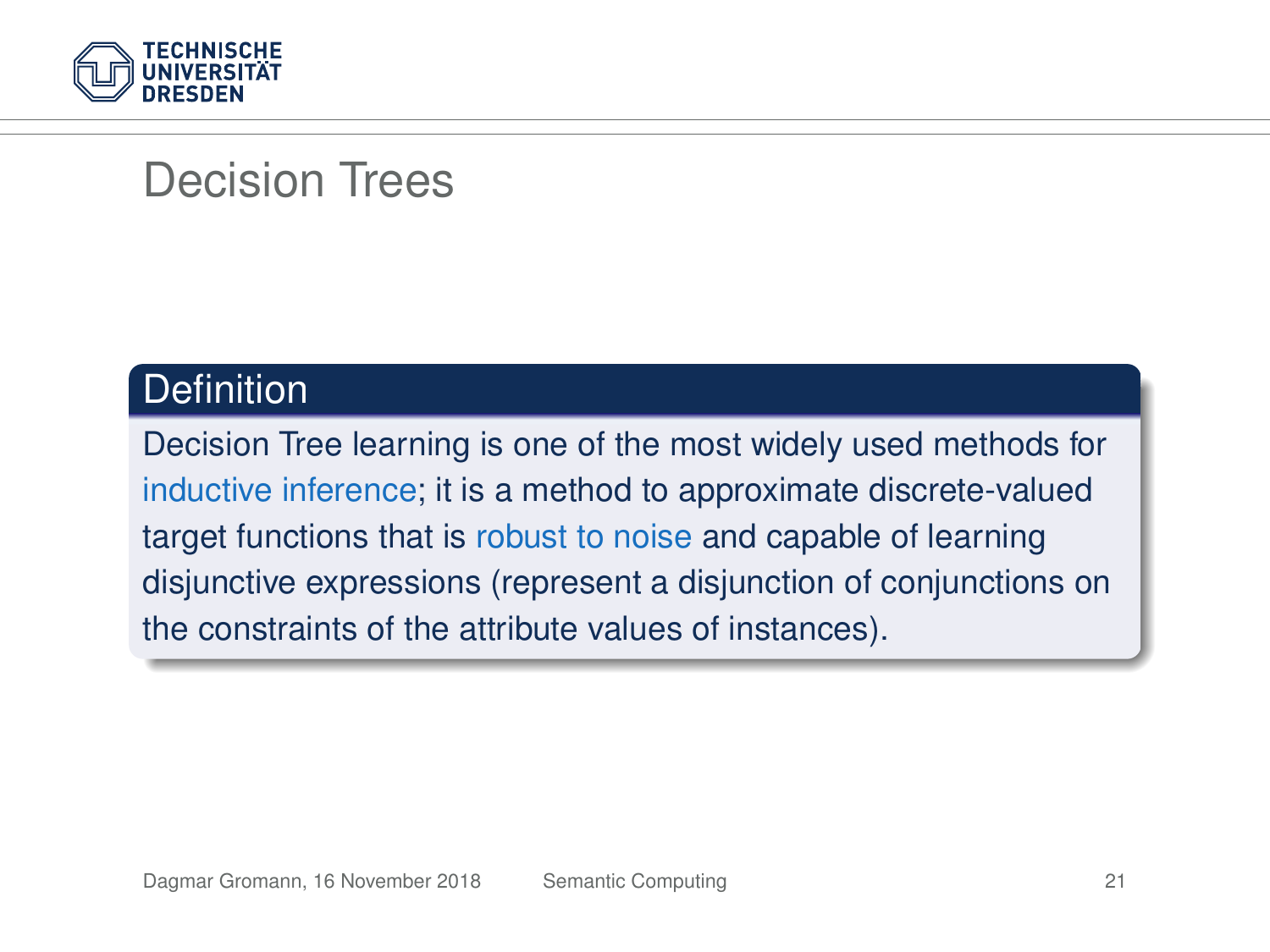



Source: Mitchell, T. M. (1997). Machine Learning, McGraw-Hill Higher Education. New York.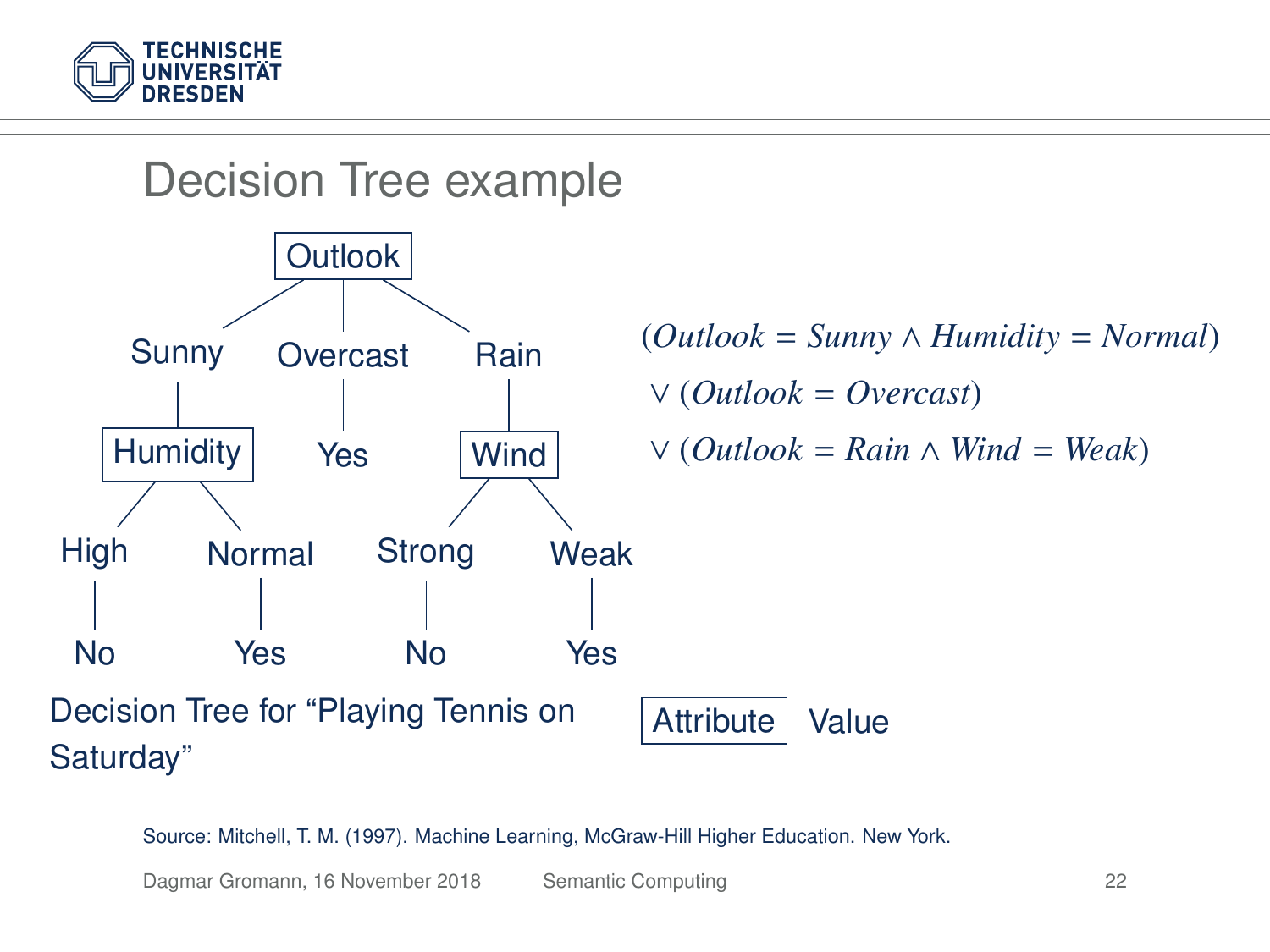

#### Parameters of Decision Trees

- **min sample split**: the minimum number of samples required to split an internal node (default  $= 2$ )
- **criterion**: The function to measure the quality of a split. Supported criteria are "gini" for the Gini impurity and "entropy" for the information gain.

```
class sklearn.tree. DecisionTreeClassifier ( criterion ='gini ', splitter='best ',
max depth=None, min_samples_split=2, min_samples_leaf=1,
 min_weight_fraction_leaf =0.0 , max_features =None , random_state =None ,
max leaf nodes = None , min impurity decrease = 0.0 , min impurity split = None .
class_weight =None , presort=False)
```
Source: [http://scikit-learn.org/stable/modules/generated/sklearn.tree.](http://scikit-learn.org/stable/modules/generated/sklearn.tree.DecisionTreeClassifier.html#sklearn.tree.DecisionTreeClassifier) [DecisionTreeClassifier.html#sklearn.tree.DecisionTreeClassifier](http://scikit-learn.org/stable/modules/generated/sklearn.tree.DecisionTreeClassifier.html#sklearn.tree.DecisionTreeClassifier)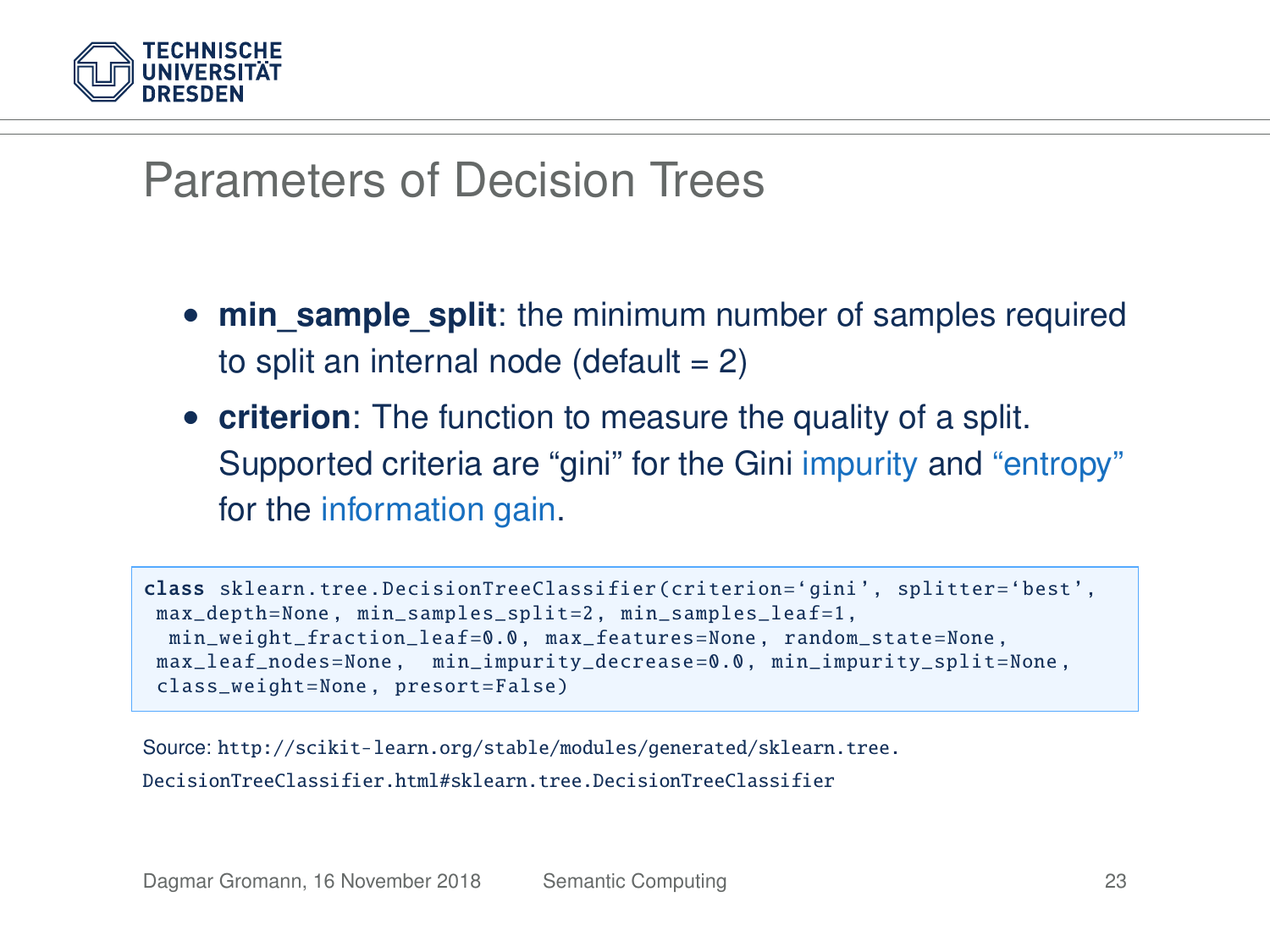

## Entropy

#### **Definition**

Entropy "characterizes the (im)purity of an arbitrary collection of examples." It measures the homogeneity of examples.

Source: Mitchell, T. M. (1997). Machine Learning, McGraw-Hill Higher Education. New York.

- **S**: collection of training examples
- *p*⊕: proportion of positive examples in S
- $p_{\ominus}$ : proportion of negative examples in S

 $Entropy(S) = H(S) = -p_{\oplus}log_2p_{\oplus} - p_{\ominus}log_2p_{\ominus}$ 14 examples,  $9+$ ,  $5-$  =>  $H(S)?$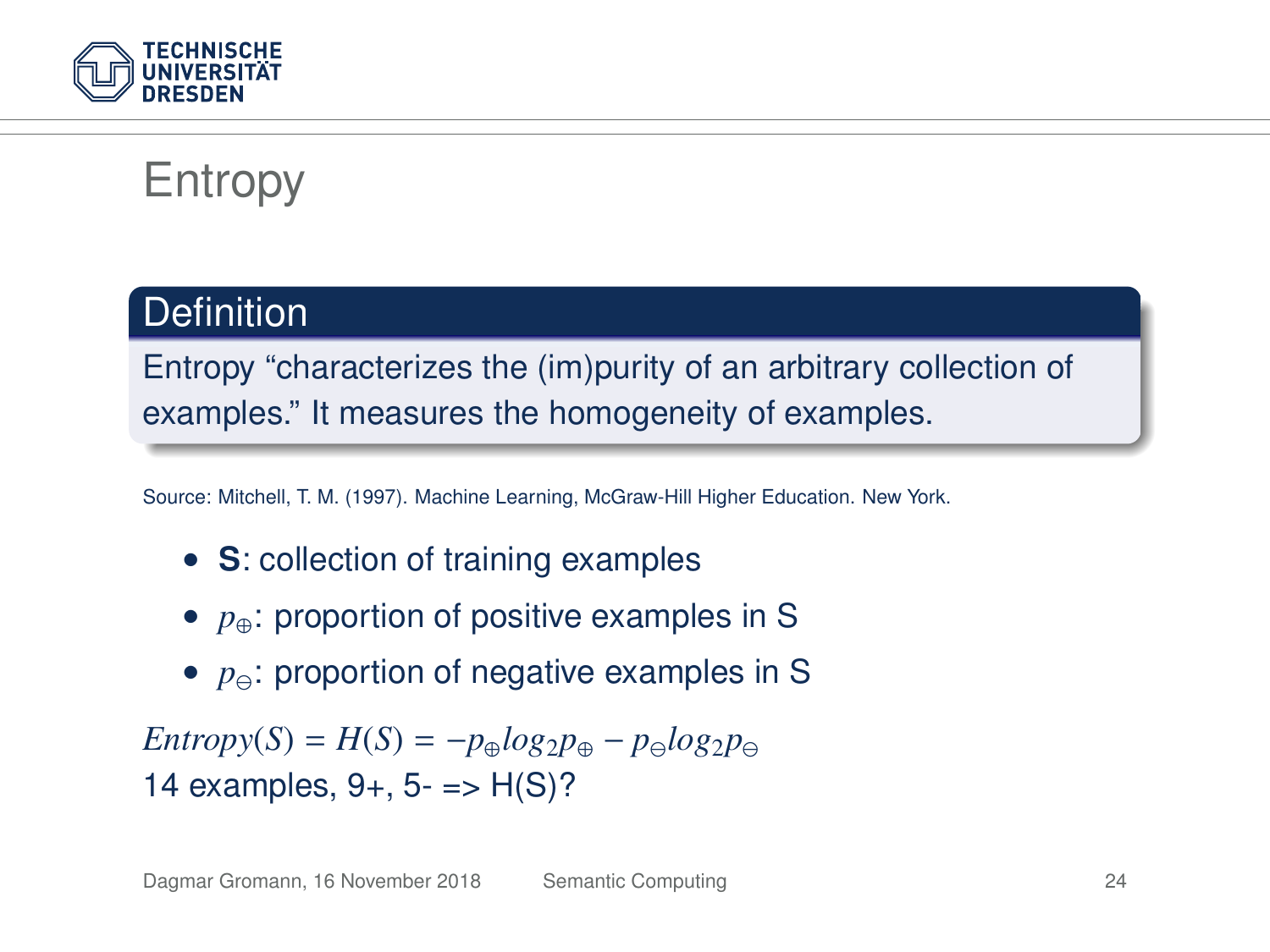

# Entropy Overview by Proportion of Positive Examples



Source: Mitchell, T. M. (1997). Machine Learning, McGraw-Hill Higher Education. New York. Dagmar Gromann, 16 November 2018 [Semantic Computing](#page-0-0) 25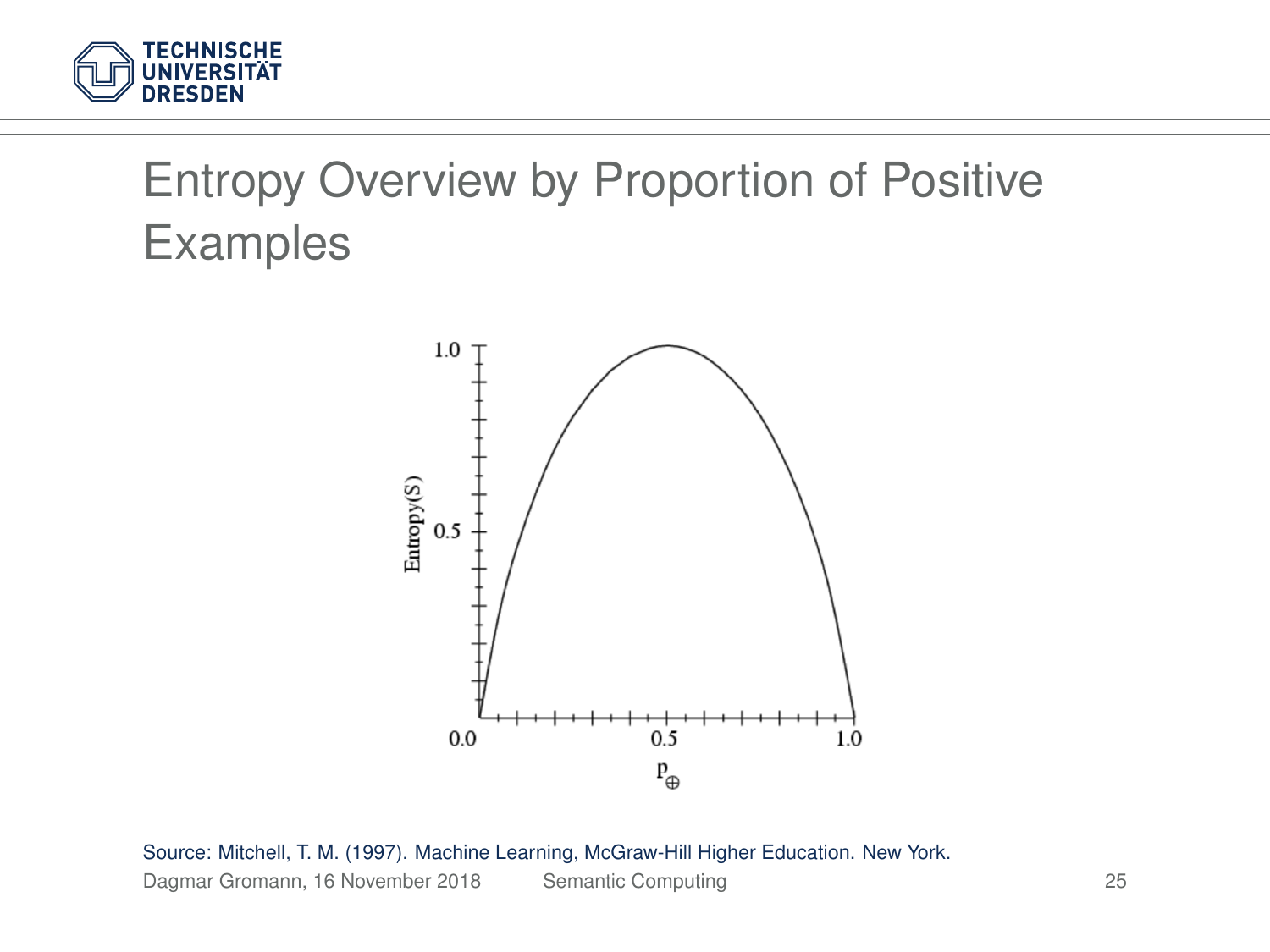

## Entropy Beyond Binary Classification

The above formula only applies to cases where the task at hand is a binary classification with two potential results/classes for the classifier. In all other cases the following formula applies:

$$
H(S) = \sum_{i=1}^{c} -p_i \log_2 p_i
$$

Where  $c$  is the number of target classes and  $p_i$  is the proportion of S belonging to class *i*.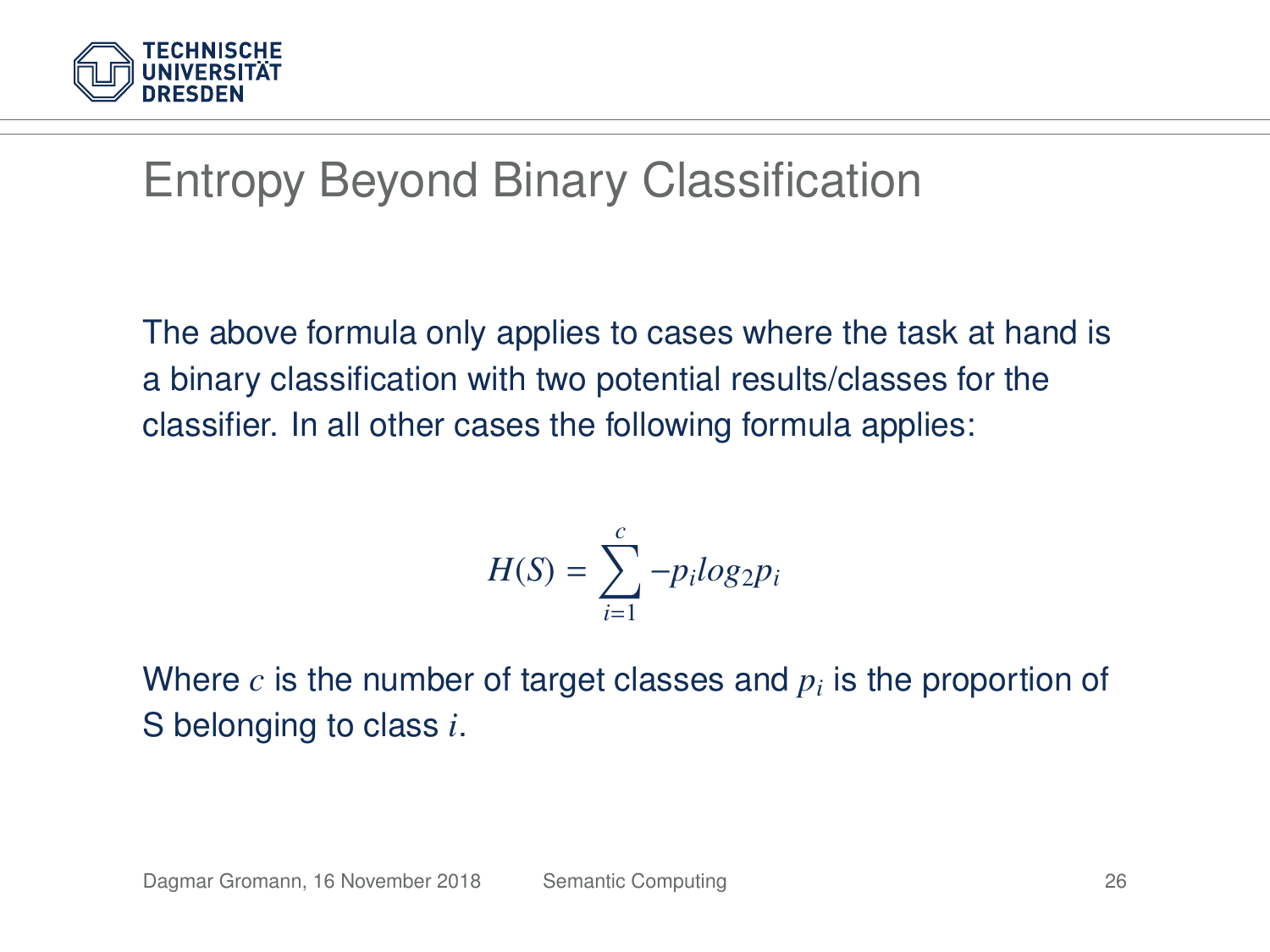

## Information Gain

#### **Definition**

Information gain "measures how well a given attribute separates the training examples according to their target classification. ... It is the expected reduction in entropy caused by partitioning examples according to this attribute."

Source: Mitchell, T. M. (1997). Machine Learning, McGraw-Hill Higher Education. New York.

$$
Gain(S, A) = H(S) - \sum_{v \in Values(A)} \frac{|S_v|}{|S|} H(S_v)
$$

*Values*(*A*) is the set of all possible values for attribute A *S<sup>v</sup>* is the subset of S for which Attribute A has value v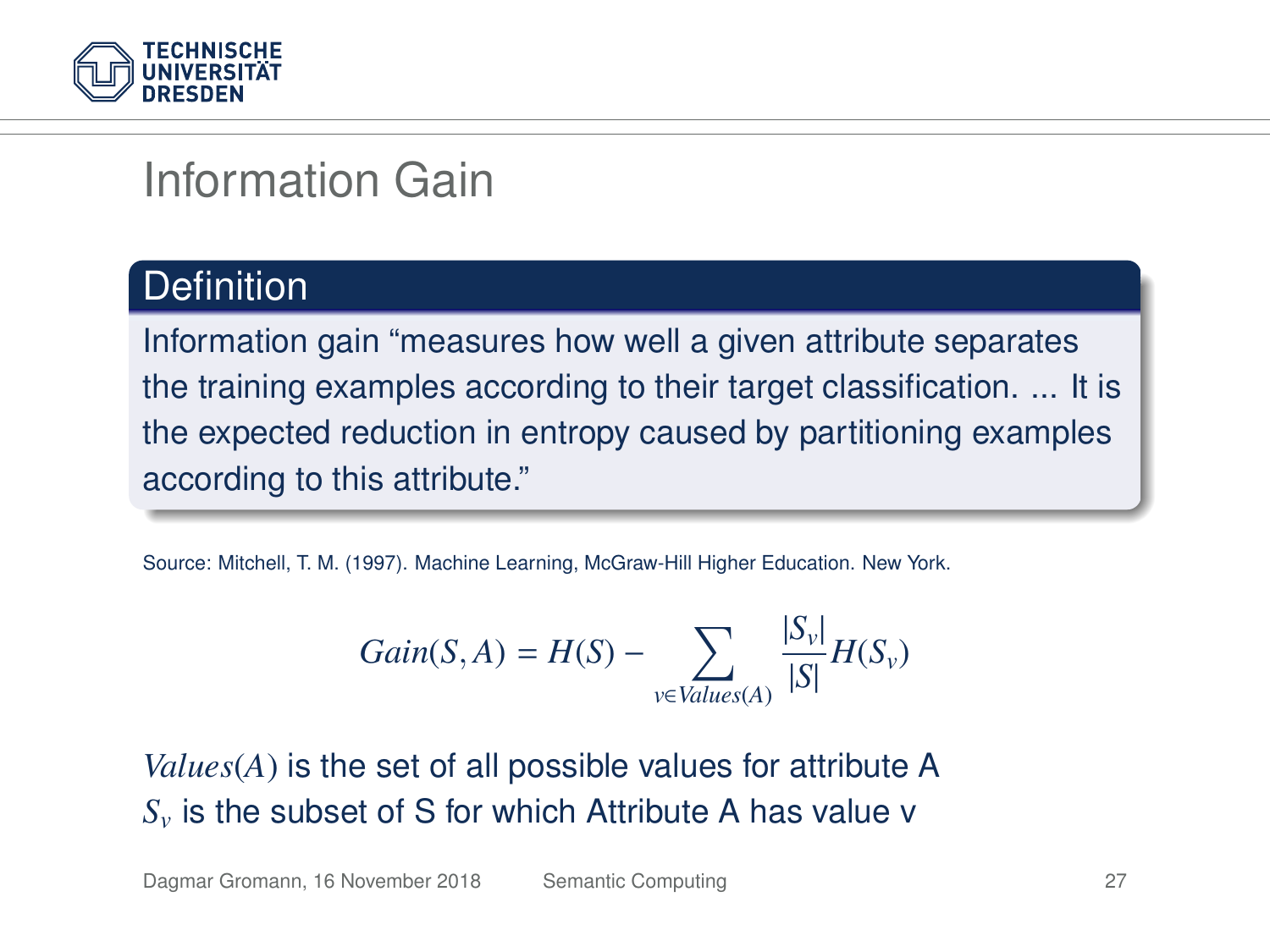

#### Bias-Variance Tradeoff

Necessity to simultaneously minimize two sources of errors that prevents the supervised algorithm from generalizing beyond its training sets.

- **Bias:** High bias (prior assumption) can cause an algorithm to miss the relevant relations between features and target outputs (underfitting)
- **Variance**: error from sensitivity to small fluctuations in the training set. High variance can cause an algorithm to model the random noise in the training data, rather than the intended outputs. The smaller the test set, the greater the expected variance. (overfitting)

One way to minimize both: Random Forests = a collection of decision trees whose results are aggregated into one final result (ensemble methods)

Dagmar Gromann, 16 November 2018 [Semantic Computing](#page-0-0) 28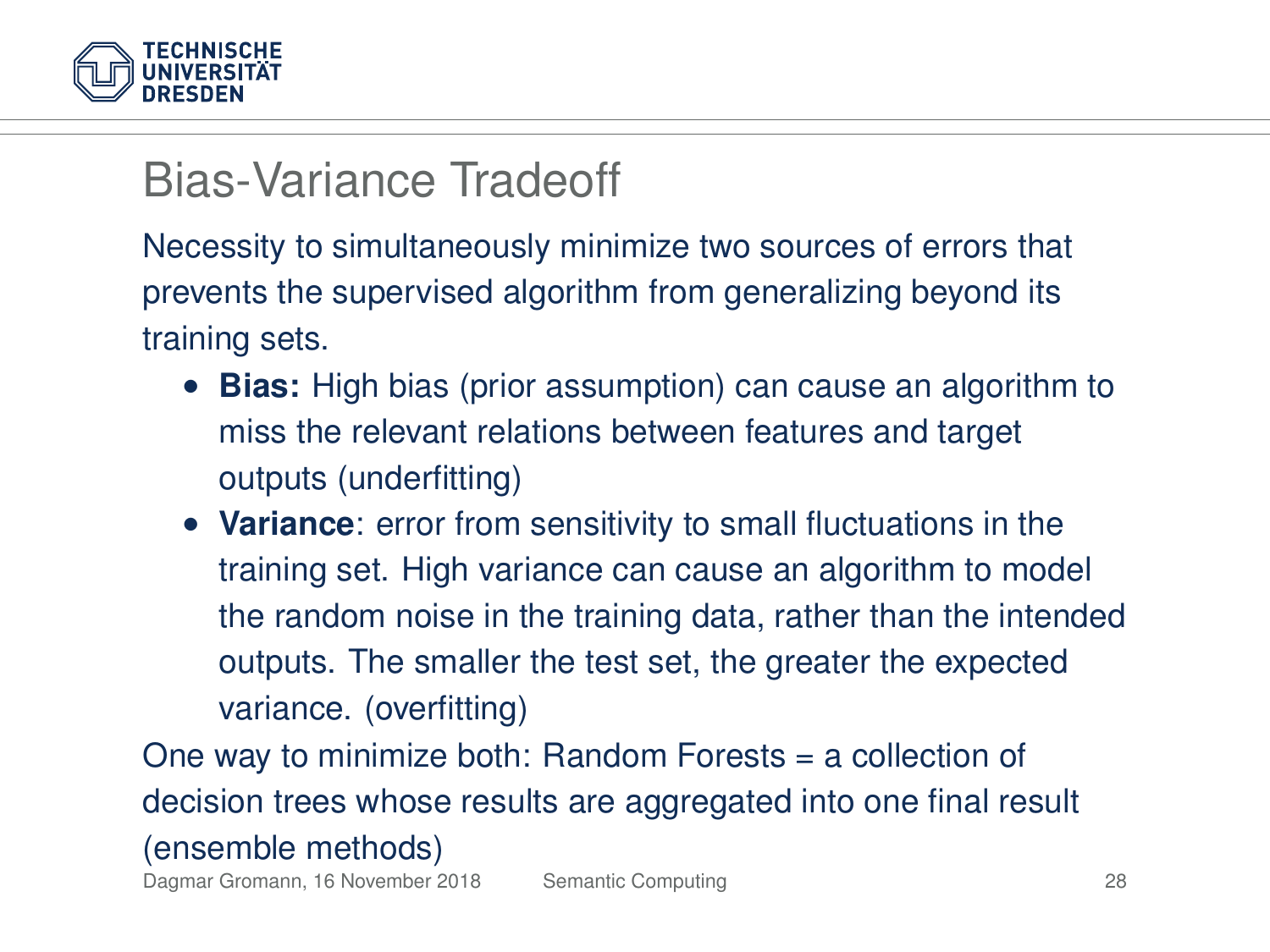

## (Dis)Advantages of Decision Trees

Advantages:

- simple to understand and interpret (easy to visualize)
- white box model: decision can be explained in boolean logic
- good at handling multi-output problems

Disadvantages:

- prone to overfitting (especially with a large number of features)
- unstable to small variations in the data
- easy to produce biased trees if some class dominates (necessary to balance the dataset prior to fitting)